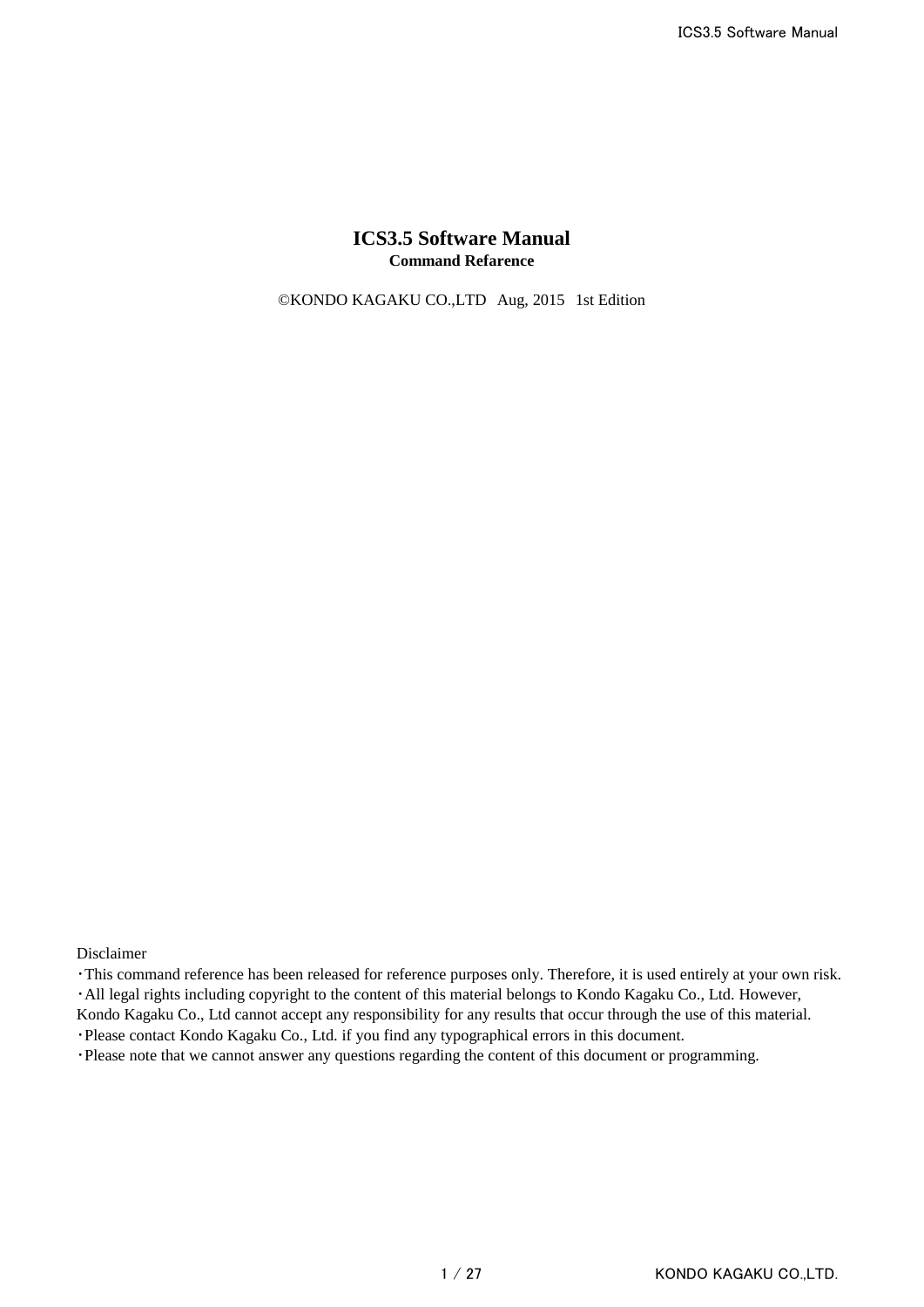# **About ICS3.5**

ICS(Interactive Communication System) is a bi-directional data communication standard between module control boards. It enables tasks such as communication for controlling servos with the control board, and changing servo motor settings using a PC, etc.

ICS3.5 is a higher level standard than the conventional ICS2.0 and ICS3.0 standards for controlling robot servo motors that includes additional and extended functions. It enables changes to various parameters within the servo motor by serial communication, and the following points have also been extended.

<Switching between "Serial" and "PWM">

ICS3.5 enables the same serial control function provided by ICS3.0 using the PWM signal.

#### ■**Main Features of ICS3.5 Serial Communication**

- ・Max. 1.25Mbps high speed communication
- ・In addition to "speed" and "stretch", various servo motor characteristics such as "temperature limit" and "current limit" can be changed as desired during operation.
- ・Max. 32 multi-drop connections can be made to the connecting module (maximum differs depending on module and control board performance)

#### ■**Transmission Command Loop Back**

ICS3.5 uses a single data line. Therefore command from the TX of the micro computer / PC is echoed (loop back) to the RX. The RX will first receive the same command from the TX before receiving the data from the servo motor.

#### ■**Multidrop Connection**

The ICS utilises a multidrop connection that allows all devices to be serially linked using 3 wires. Each device (Servo Motor) share the same signal, power and ground line. The receiving devices however, only responds to their own ID.

#### ■**ICS3.5 Compatible Servos**

| $[HV$ servo (Power supply voltage: 9 - 12V)] | $[6V \text{ servo (power supply voltage: } 6 - 8.4V)]$ |
|----------------------------------------------|--------------------------------------------------------|
| <b>· KRS-6003RHV ICS</b>                     | $\cdot$ KRS-3304 ICS                                   |
| $\cdot$ KRS-4034HV ICS                       | $\cdot$ KRS-3204 ICS                                   |
| $\cdot$ KRS-4033HV ICS                       |                                                        |
| $\cdot$ KRS-4032HV ICS                       |                                                        |
| $\cdot$ KRS-4031HV ICS                       | The voltage specification of both types of             |
| $\cdot$ KRS-2572HV ICS                       | signal line are the same.                              |
| <b>·KRS-2552RHV ICS</b>                      |                                                        |
| $\cdot$ KRS-2542HV ICS                       |                                                        |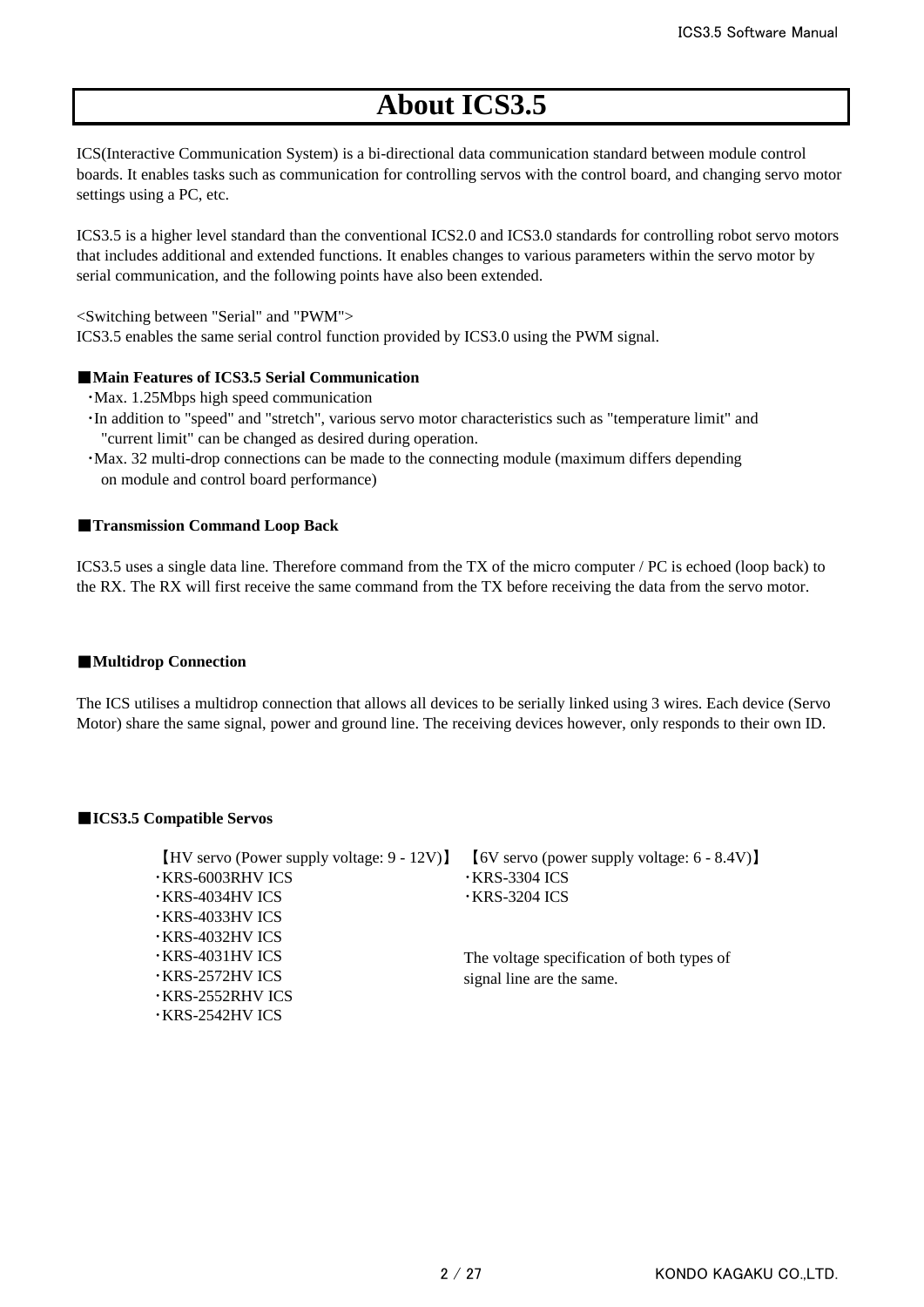## ■**Various Functions**

\*Default setting values of each parameter differ according to the servo. See the KRS Servo Series Instruction Manual for details of default values.

## 【**ID**】

Sets the servo ID number.

[Setting Range]  $0-31$ 

【**Signal Speed**】 Sets the signal speed with the servo motor.

[Setting Range] 115200bps, 625000bps, 1.25Mbps

# 【**Stretch**】

Changes the retention properties of the servo motor. Reducing this value reduces the retention power of the motor, making it softer like a spring.

[Setting Range] (Soft) 1 - 127 (Hard)

Stretch (SET1) (SET2) (SET3) are values used by characteristic change in Heart To Heart 3. The parameter range is the same as above.

# 【**Speed**】

Sets the maximum rotational speed of the servo motor.

[Setting Range] (Slow) 1 - 127 (Fast)

## 【**Punch**】

Sets the torque offset for the initial motion of the servo motor. Increasing this value increases the amount of power output when the servo motor starts operating.

[Setting Range] (Low) 0 - 10 (High)

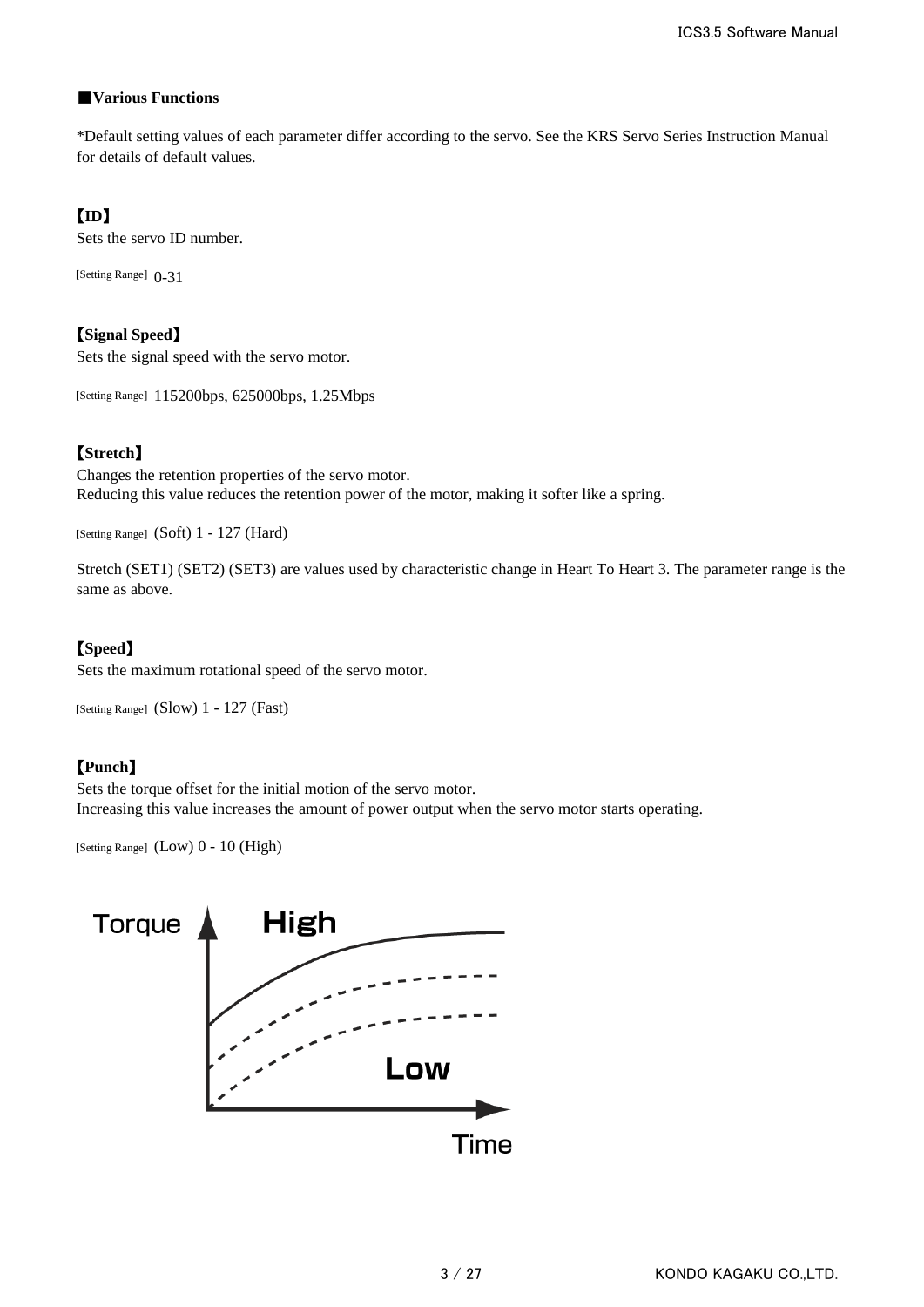## 【**Dead Band**】

Sets the range of the neutral band (dead band) for the servo motor. Increasing this value increases the size of the range, and makes the neutral position vague. It is possible to stop servo jitter by expanding the neutral band range.

[Setting Range] (Min) 0 - 10 (Max)



## 【**Response**】

Sets the starting characteristics of the output shaft when it starts operating. Decreasing this value makes the initial movement smoother.

[Setting Range] (Slow) 1 - 5 (Fast)

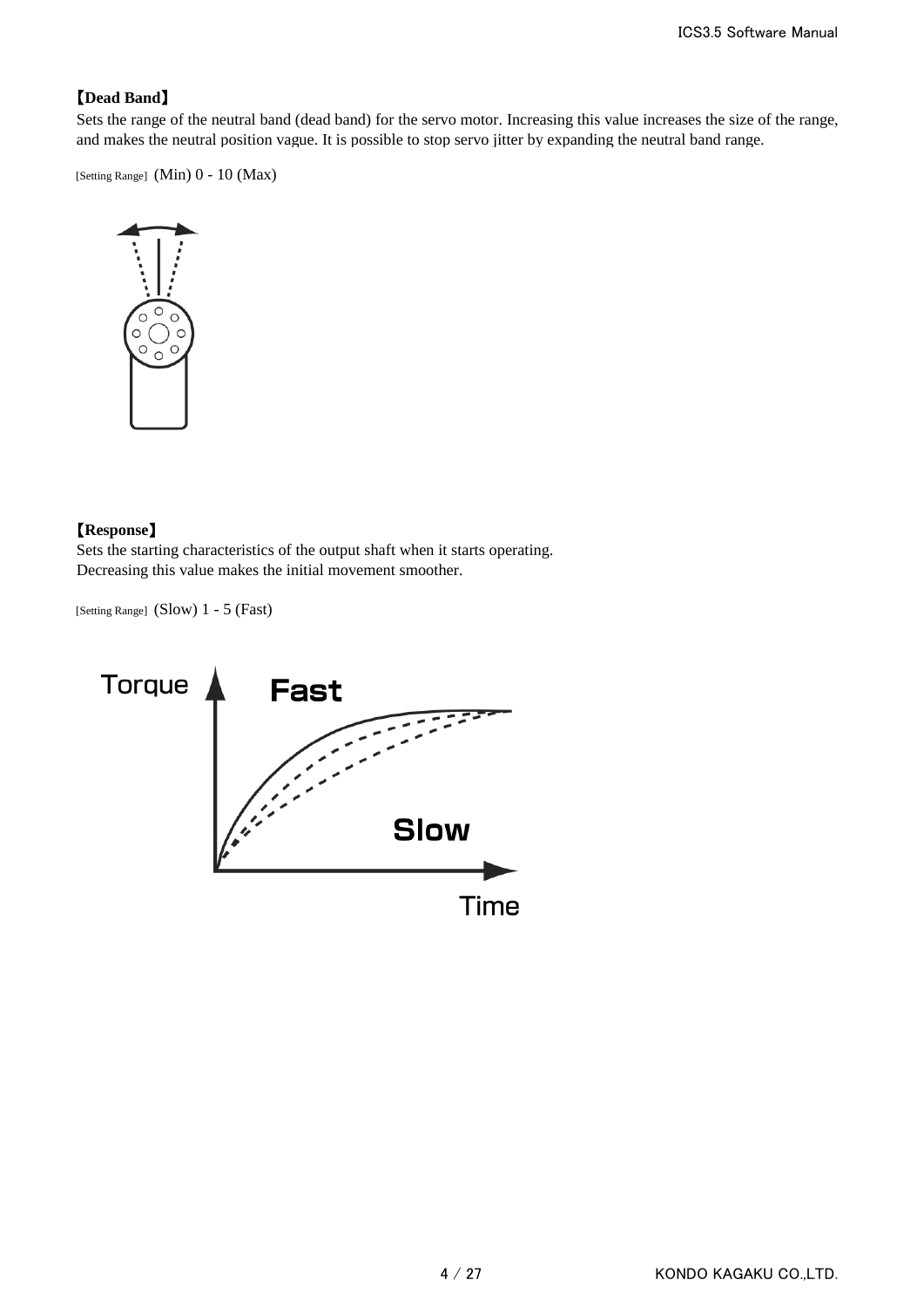# 【**Damping**】

Sets the braking characteristics of the output shaft when it stops operating. Decreasing this value makes the brakes operate earlier, making the movement before stopping smoother.

[Setting Range] (Slow) 1 - 255 (Fast)



## 【**Protection**】

Sets the time until the protection operation starts.

The protection function operates when the servo is locked. It automatically reduces the servo power by 50% after startup It is automatically activated when the lock is released after the servo returns to the home position. However, the protection function is only enabled when the servo speed parameter is set to 127.

[Setting Range] (Short) 10 - 255 (Long)

| <b>Time for 1 Parameter</b> |
|-----------------------------|
| Approx. 0.056sec            |

\*Time before the start of operation may differ depending on the operating conditions and model.

# 【**Limiter**】

Sets the maximum operating angle range of the servo motor.

[Setting Range] Forward (Min) 8000 - 11500 (Max) Reverse (Min) 3500 - 7500 (Max)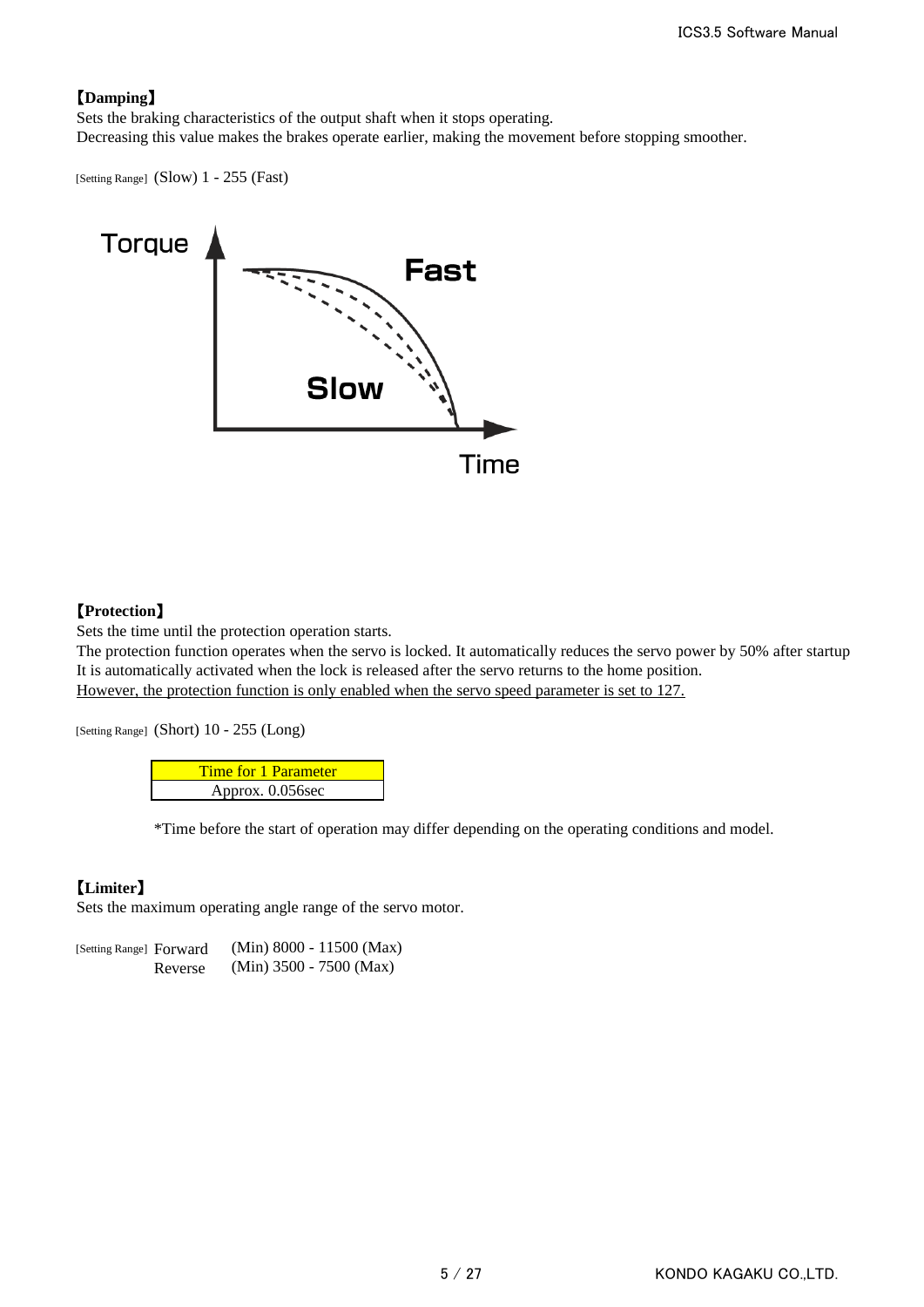## 【**Temperature Restriction**】

Sets the temperature threshold of the servo motor unit.

If the sensor installed in the servo board outputs a value higher than the set temperature value, the servo operates at a decreased power level.

It recovers when the threshold value is exceeded.

[Setting Range] (High) 1 - 127 (Low)

| Temp.           | Value |
|-----------------|-------|
| $100^{\circ}$ C | 30    |
| $90^{\circ}$ C  | 47    |
| $80^{\circ}$ C  | 60    |
| $70^{\circ}$ C  | 75    |
| $60^{\circ}$ C  | 87    |

\*These are approximate values. Actual operation may differ according to the circumstances.

## 【**Current Restriction**】

Sets the current threshold value.

It recovers when the current drops lower than the threshold value. If the sensor installed in the servo board detects a current higher than the set value, the servo operates at a decreased

[Setting Range] Forward (Low) 0 - 63 (High) Reverse (Low) 64 - 127 (High)

| <b>Current Value Setting Value</b> |    |
|------------------------------------|----|
| 0A                                 |    |
| 0.1A                               |    |
| 0.5A                               | 5  |
| 1.0A                               | 10 |
| 1.5A                               | 15 |
| 2.0A                               | 20 |

\*These are approximate values. Actual operation may differ according to the circumstances.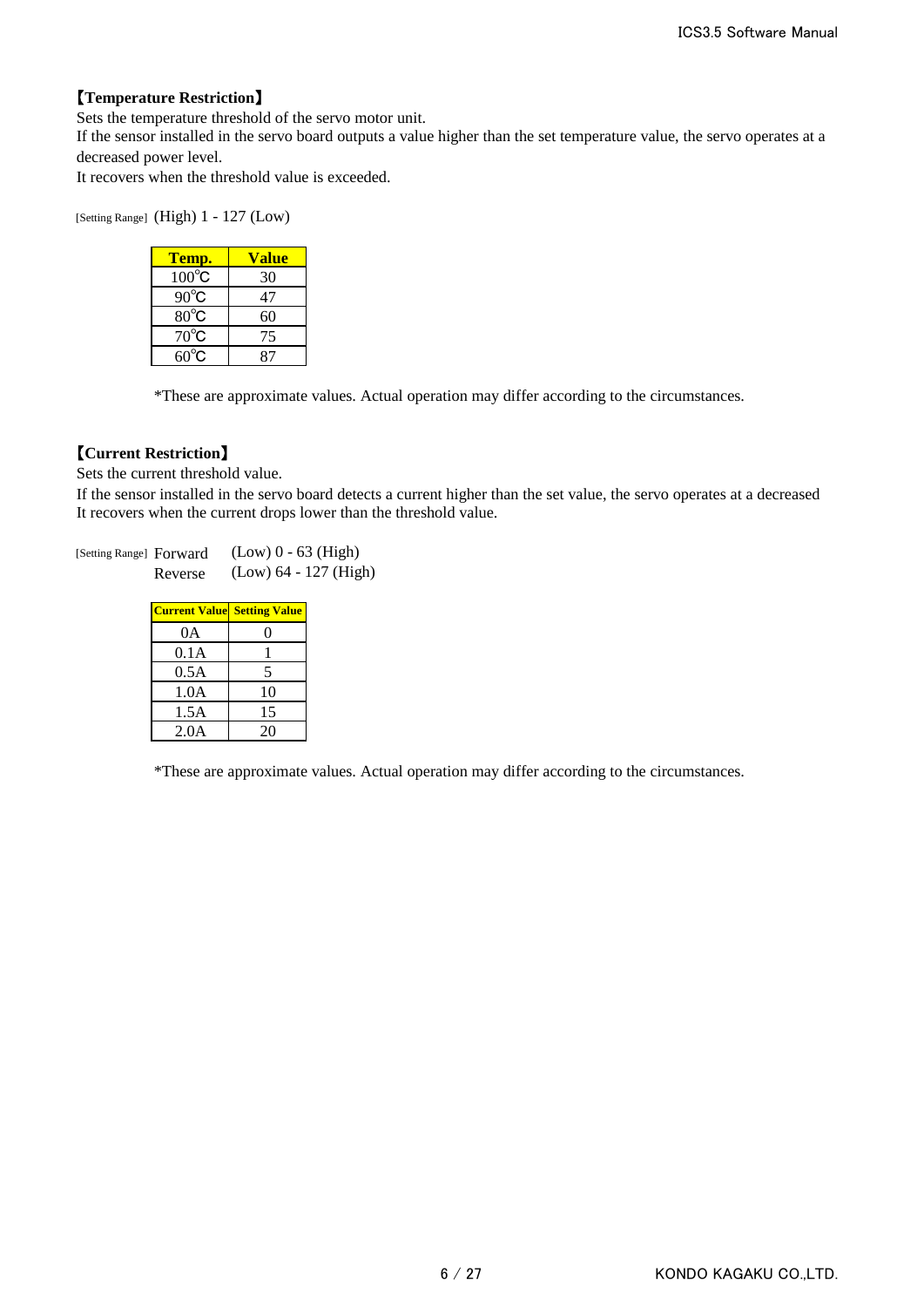# 【**Flag**】

Selects whether to use reverse, serial signal (PWMINH), slave or rotation mode.

| <b>Name</b>                      | <b>Function</b>                                          |
|----------------------------------|----------------------------------------------------------|
| <b>Reverse</b>                   | Operates in the opposite direction to the set direction. |
| <b>Serial Signal</b><br>(PWMINH) | Prohibits operation in the PWM mode.                     |
| <b>Slave</b>                     | Does not return a reply command to the transmission comm |
| <b>Rotation mode</b>             | Output axis rotates infinitely.                          |

## ▼**Double Servos**

"Double Servos" indicates a state in which 2 servos are combined back-to-back. Attaching both axes to each servo achieves approximately twice the torque. Double servos can be used when "Flag" is set to reverse or slave.

Connect both servos and set to the same ID, and the servos receive the same command for operation.

However, as the servos transmit a reply command when a command is received, interference occurs because both servos transmit the reply command simultaneously. By setting one servo as the "slave" to prohibit the reply command, interference can be prevented even when the same command is received. Furthermore, when servos are combined back-to-back they operate in opposite directions when the same command is received. By setting the slave servo to "reverse", the slave servo operates in the same direction as the master servo, enabling connection to a servo arm, etc.



Example Double Servo Servo: KRS-6000 Series

# 【**User Offset**】

The default position of the output axis can be set as desired by the user.

[Setting Range] (Reverse) -127 - 127 (Forward)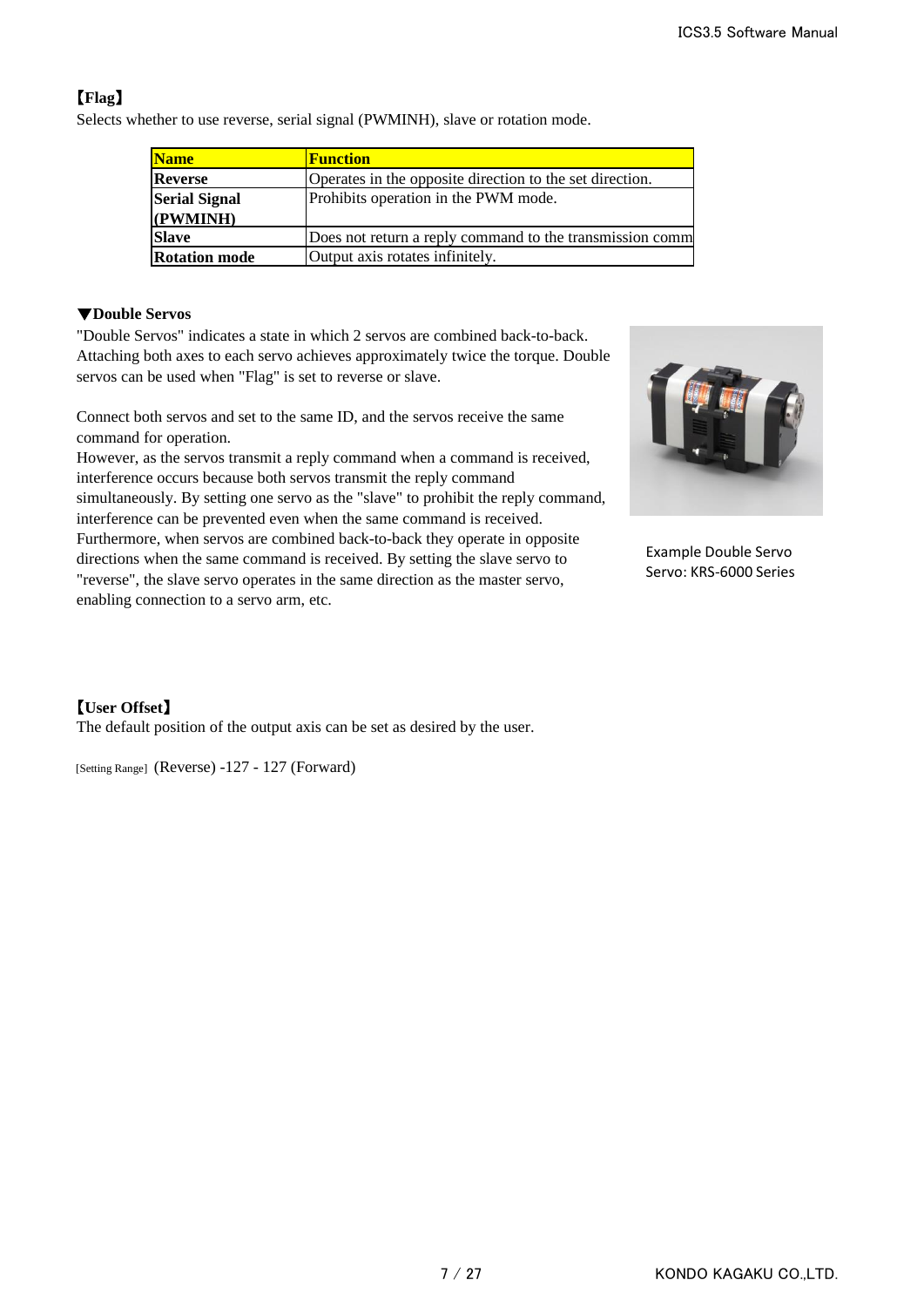# **Before Starting Communication**

### ■**Transmitting from a PC**

Servos can be controlled directly from a PC by connecting with the USB adapter.

#### **Items to Prepare**

●USB adapter

・Dual USB adapter HS (No.02116) ・ICS USB adapter HS (No.02042) ・ICS USB adapter (No.01106)

\* "HS" in the product name is the abbreviation of "High Speed". The maximum communication speed is

\* The ICS USB adapter (No.01106) is not compatible with high speed communication, and cannot be used at

\* All required cables are included in the Dual USB Adapter HS set.

### ●Power Supply

【For HV Servo】 【For 6V Servo】 ROBO Power Cell F3-850 Type (Li-Fe) ROBO Power Cell F2-850 Type (Li-Fe) ROBO Power Cell F3-1450 Type (Li-Fe) ROBO Power Cell F2-1450 Type (Li-Fe) ROBO Power Cell F3-2100 Type (Li-Fe) ROBO Power Cell HV C Type 9N-300mAh Ni-MH ROBO Power Cell HV D Type 9N-800mAh Ni-MH

### **Connection Method**



\* See the KO Driver manual for details on how to install the driver.

### ▼【**KONDO Website**】 **Customer Center** → **Support Information** → **Software** → **KO Driver2015** <http://kondo-robot.com/faq/ko-driver-2015>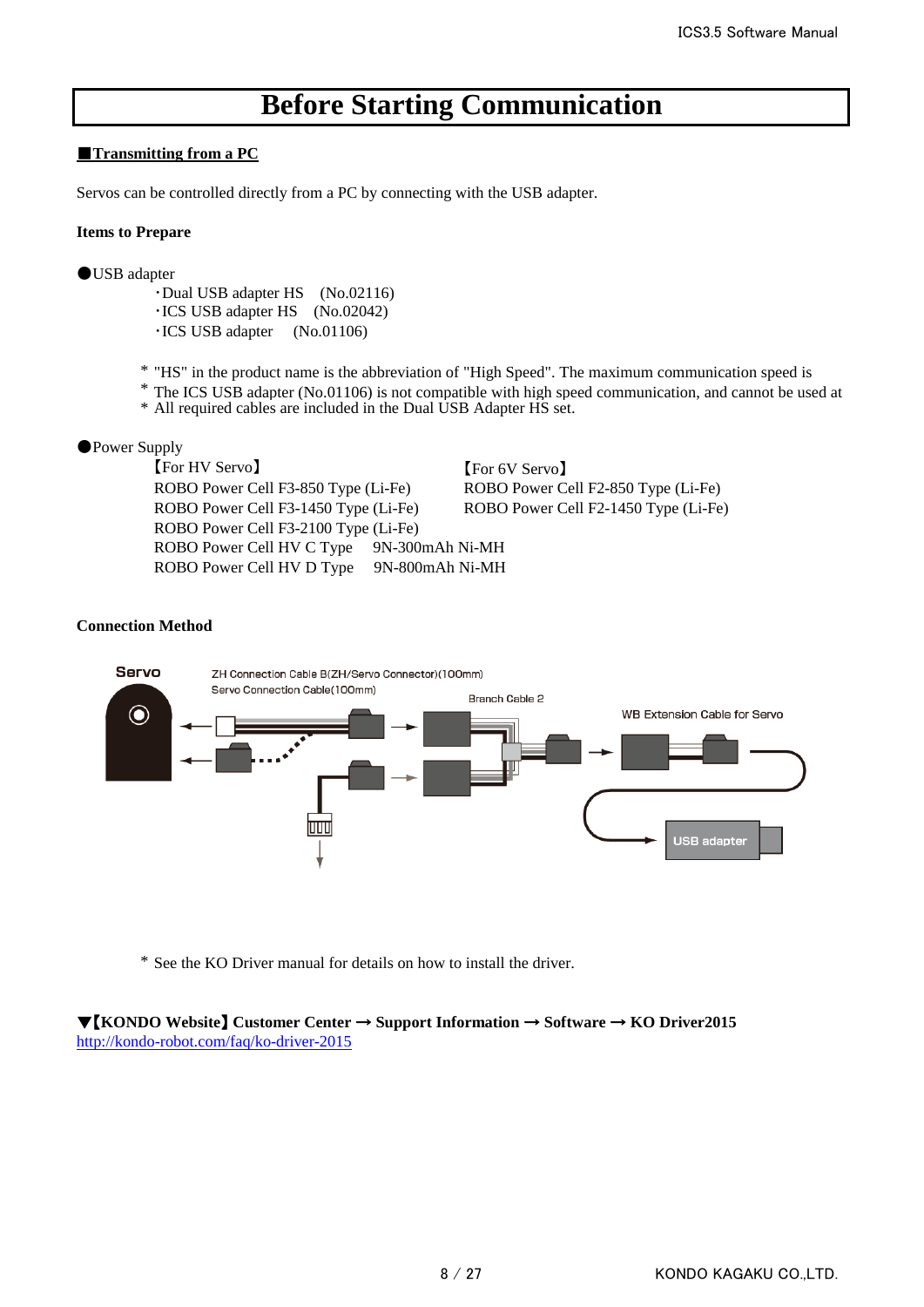## ■**Using Your Own Board for UART Communication**

Prepare the following circuits to operate the KRS Servo from a microcomputer that has a UART terminal.

The circuit diagram below is written only for the serial servo motor drive section of a serial servo motor like the Kondo Kagaku KCB-1 microcomputer board. SIO connector number 1 represents the signal line, 2 represent the power line and 3 represents the ground. Serial servo motors for Kondo Kagaku robots operate on 10.8V power supply voltage using half duplex serial communication. The serial communication (signal) line uses CMOS level (identified as HIGH over approx. 3.3V) negative logic.



To achieve half-duplex communication, the serial communication terminal TXD (transmission terminal) and RXD (reception terminal) are connected together through the SIO connector signal line (no.1) on the microcomputer side. To create a negative logic circuit, a 2.2k $\Omega$  pull-up (R1) is used so that the signal voltage of the signal line is 5V. RXD is an input terminal, and has a resistor (R2) connected in series because the CPU may be damaged by noise or static. Furthermore, KCB-1 is connected to a 5.6V breakdown voltage Zener diode. As shown in the circuit diagram, the diode is facing the signal line side. Under normal conditions electricity does not flow from the signal line to the cloud side. However, if the voltage exceeds 5.6V, electricity flows to the ground protecting the CPU from high voltage. No. 2 terminal is connected to the power supply voltage (servo compatible voltage) and the No.3 terminal is connected to the cloud. This completes preparation or the electrical circuit that operates the servo.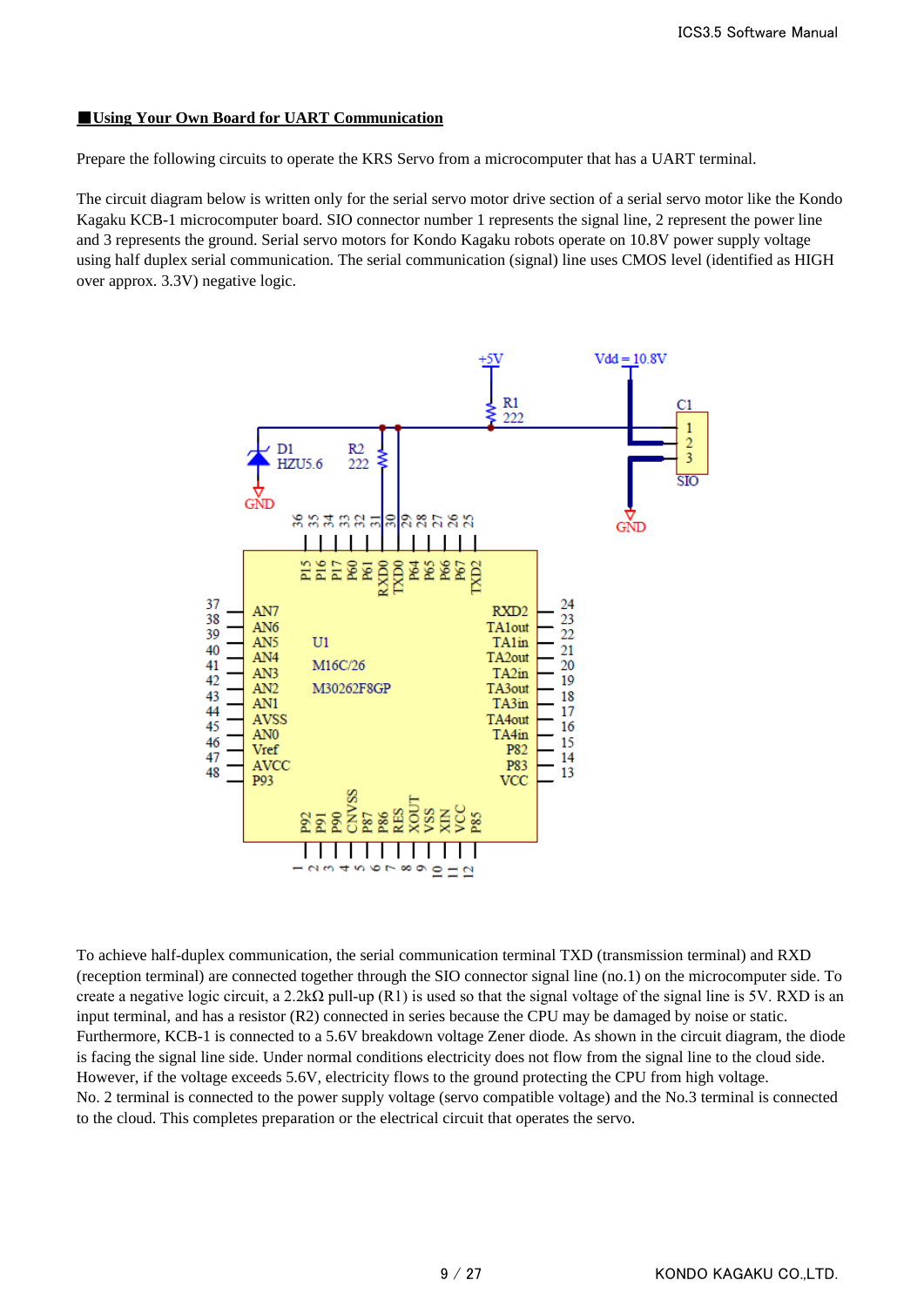### **Serial Communication Settings**

| <b>Signal Speed</b> | 115200bps, 625000bps, 1.25Mbps |
|---------------------|--------------------------------|
| <b>Bit Length</b>   | 8bit                           |
| <b>Start</b>        | 1bit                           |
| Stop                | 1bit                           |
| <b>Flow Control</b> | non                            |
| Parity              | <b>EVEN</b>                    |
| Polarity            | No Reversal                    |
| Signal Level        | 5V TTL                         |

#### **Serial Operation Settings**

Serial communication with the servo is possible when the H level is maintained in the signal line for 500ms when the power is turned on. However, we recommend setting the "PWMINH" flag to 1 when operating the robot to prevent switching to PWM mode when a power flicker occurs. (For details of flags, see the EEPROM section.)

#### **Data Structure**

| No. of         | $1$ (CMD)                                                       | 2(SC)       | $3-N-1(DATA)$ |
|----------------|-----------------------------------------------------------------|-------------|---------------|
| <b>Bytes</b>   |                                                                 |             |               |
| <b>Details</b> | Command header<br>$(\text{main command}) + \text{ID}$<br>number | Sub command | Data          |

#### **■ Command Header (CMD)**

The command header (CMD) section connects the 4 types of main command (position, read, write, ID setting) with the ID number set in the servo motor. Numbers in the main command list below that have "0b" indicate binary numbers. Subsequent numbers that have "0x" indicate hexadecimal numbers.

|                                                                       | <b>CMD(1BYTE)</b> |                  |                  |             |             |             |             |              |
|-----------------------------------------------------------------------|-------------------|------------------|------------------|-------------|-------------|-------------|-------------|--------------|
|                                                                       | <b>Command</b>    |                  |                  | ID          |             |             |             |              |
|                                                                       | 7bit              | <b>6bit</b>      | 5bit             | 4bit        | 3bit        | 2bit        | 1bit        | <b>Obit</b>  |
| <b>Position (decides the</b><br>rotation angle of the<br>servo motor) | $\mathbf{1}$      | $\boldsymbol{0}$ | $\boldsymbol{0}$ | $\mathbf X$ | $\mathbf X$ | $\mathbf X$ | $\mathbf X$ | $\mathbf{X}$ |
| <b>Read</b><br>(Reads the<br>parameter. Type is<br>decided by the sub | $\mathbf{1}$      | $\boldsymbol{0}$ | $\mathbf{1}$     | $\mathbf X$ | $\mathbf X$ | $\mathbf X$ | X           | $\mathbf{X}$ |
| Write<br>(Writes the<br>parameter. Type is<br>decided by the sub      | $\mathbf{1}$      | $\mathbf{1}$     | $\boldsymbol{0}$ | $\mathbf X$ | $\mathbf X$ | $\mathbf X$ | $\mathbf X$ | $\mathbf X$  |
| ID<br>(Reads or writes the<br><b>ID</b> number)                       | $\mathbf{1}$      | $\mathbf{1}$     | $\mathbf{1}$     | $\mathbf X$ | $\mathbf X$ | $\mathbf X$ | $\mathbf X$ | $\mathbf{X}$ |

XXXX represents the 5-bit ID number. For example, when setting an ID=12 (01100 in 5-bit binary) servo in position, the 1st byte of the ICS command (command header, CMD) is "0b10001100".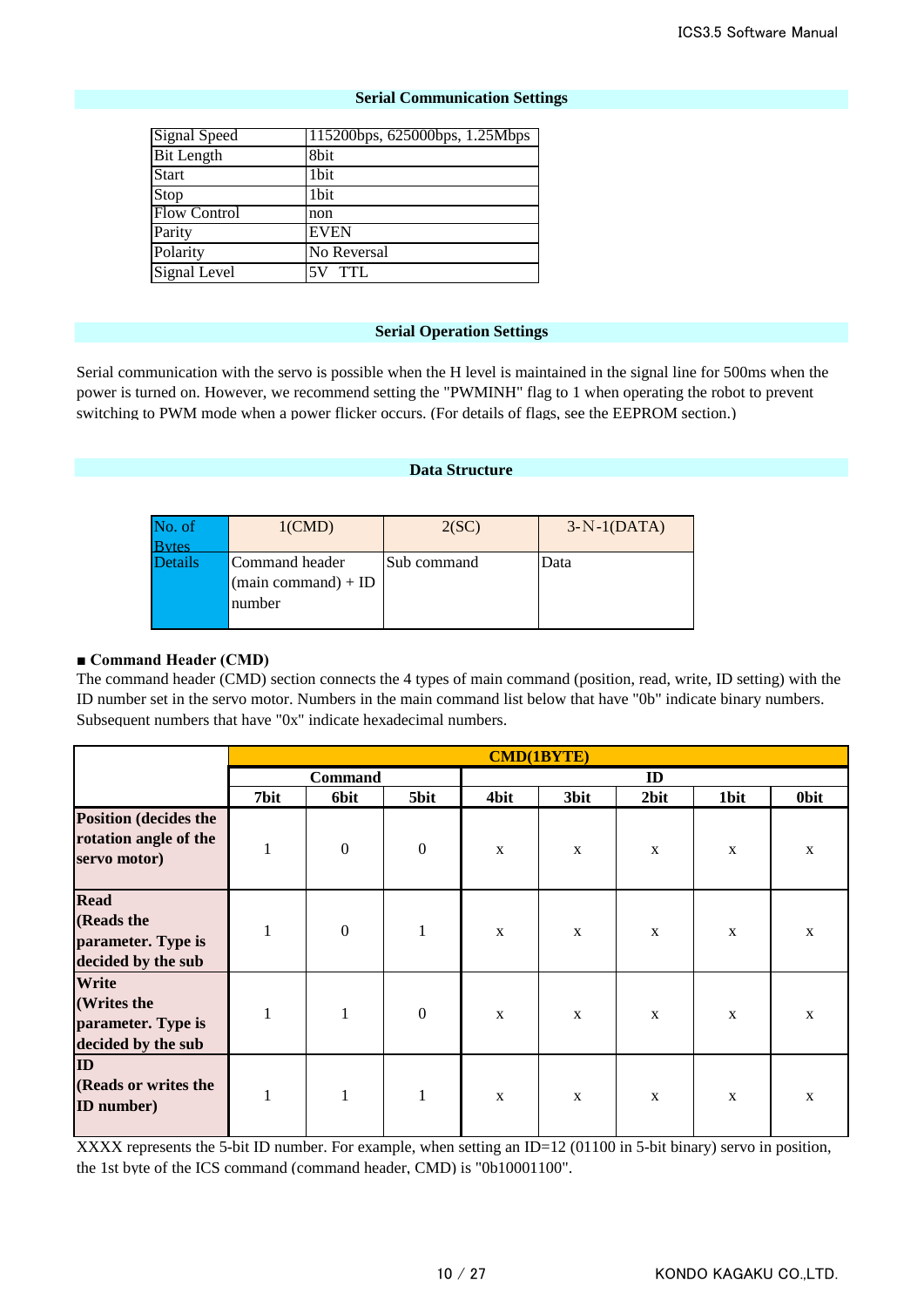## **■Sub Command (SC)**

The sub command (SC) is an optional setting of the main command, and includes the speed, stretch and power value of the servo motor. There is no sub command for the position command. The \* marks in the following list indicate sub commands for ICS3.5 and later.

| <b>EEPROM</b>    | 0x00 | Direct access to the servo motor ROM data.                                |
|------------------|------|---------------------------------------------------------------------------|
| <b>STRC</b>      | 0x01 | Handles stretch data.                                                     |
| <b>SPD</b>       | 0x02 | Handles speed data.                                                       |
| $CUR *$          | 0x03 | Reads the current value, or writes the current restriction value.         |
| TMP <sup>*</sup> | 0x04 | Reads the servo motor temperature value, or writes the temperature restri |

Refer to p. 21 for details on the EEPROM contents.

## **■ Data(DATA)**

Do not specify when reading the data (DATA). When writing data, specify the data to be written to the servo motor. There is a special data structure only for the data section of the position command. See "Position Settings" for details on how to create the following data structure.

|       | <b>POS_H</b> Upper 7 bits of position data |
|-------|--------------------------------------------|
| POS_L | Lower 7 bits of position data              |

\*Structures other than the command header have an MSB of 0, but ID writing is the only exception.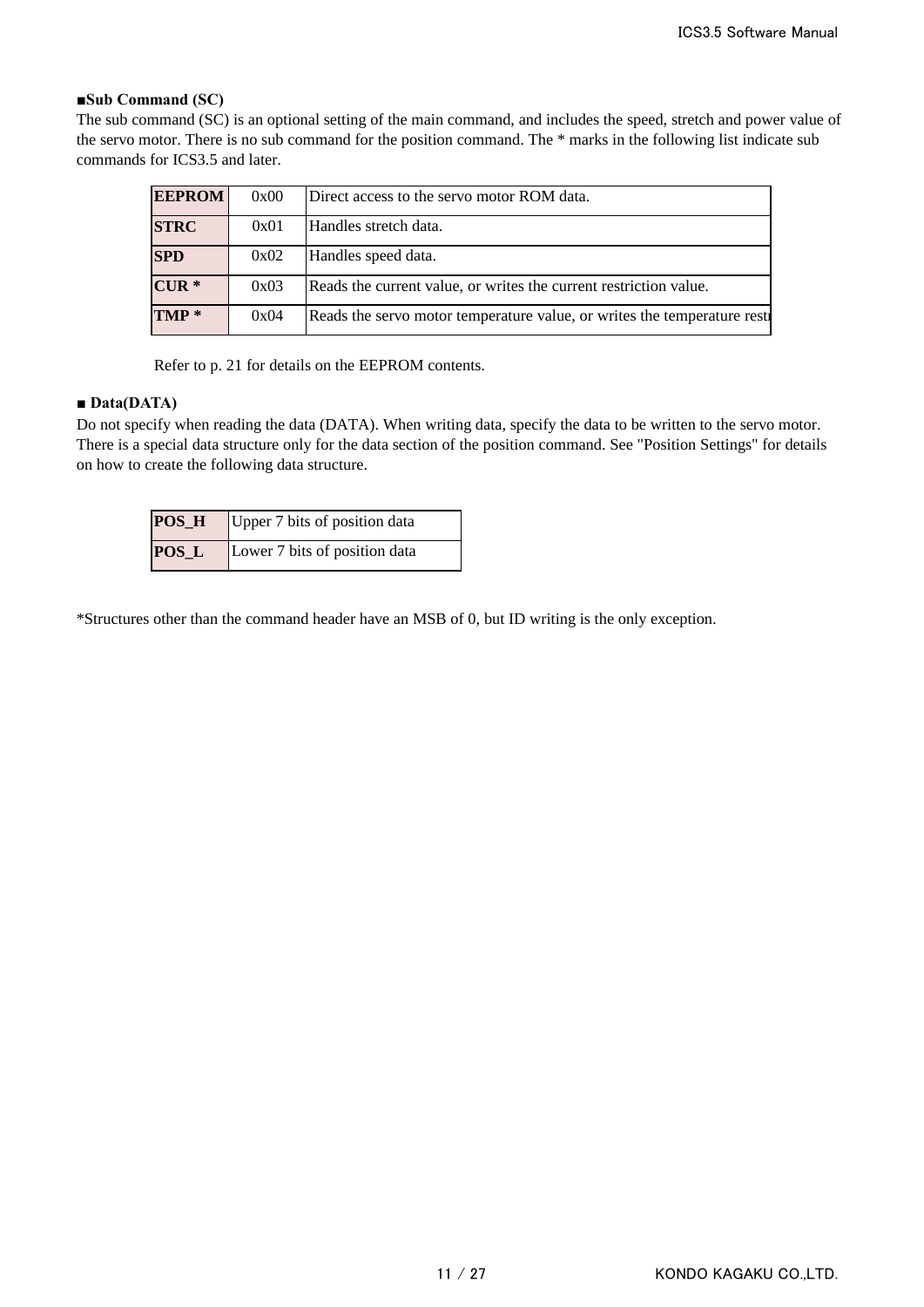# **Command List**

The table described below has the following structure.

|            |    | - |   |
|------------|----|---|---|
| $\alpha r$ | ıс |   | . |

 $TX =$  Send command

 $RX =$  Receive command

## **Position Setting**

## **Function**

### ○ **Position Setting Command**

Servo can be operated by specifying the angle.

A value from 3500 to 11500 can be specified as the position data for the servo motor. 7500 is the neutral position. A special operation in which the servo motor is "free" is performed only when 0 is entered as the position data.

### **Structure**

| $- - -$ | -   |   |  |
|---------|-----|---|--|
|         | r 1 | ້ |  |

CMD Position Setting Command **POS\_H / POSL** Servo Setting Turning Angle

|  | 'ransmit command loop back | N/I |  |
|--|----------------------------|-----|--|

**TCH\_H / TCH\_L** Current servo angle

#### **Explanation**

| <b>MSB</b> | <b>CMD</b> |                                     |      |                              |      |     |     |  |  |  |
|------------|------------|-------------------------------------|------|------------------------------|------|-----|-----|--|--|--|
| 7bit       | 6bit       | 5bit                                | 4bit | 3bit                         | 2bit | bit | )bi |  |  |  |
|            |            |                                     |      |                              |      |     |     |  |  |  |
|            |            | Position Setting Command #100xxxxxb |      | Servo ID $0x00(0) -0x1F(31)$ |      |     |     |  |  |  |

(xxxxx is the ID number)

| <b>MSB</b>                        | <b>CMD</b>  |      |                              |      |      |       |      |  |  |
|-----------------------------------|-------------|------|------------------------------|------|------|-------|------|--|--|
| <b>7bit</b>                       | <b>Sbit</b> | 5bit | 4bit                         | 3bit | 2bit | 1 bit | 0bit |  |  |
|                                   |             |      |                              |      |      |       |      |  |  |
| Position Reply Command #000xxxxxb |             |      | Servo ID $0x00(0) -0x1F(31)$ |      |      |       |      |  |  |

(xxxxx is the ID number)

\*MSB of CMD is masked for return as the servo reply so that it is not mistaken as a command from the host.

\*When the signal speed for ID0 is 115.2K, MSB for RX is 1 to ensure compatibility with the conventional ICS2.0. However, this is only for the position setting command.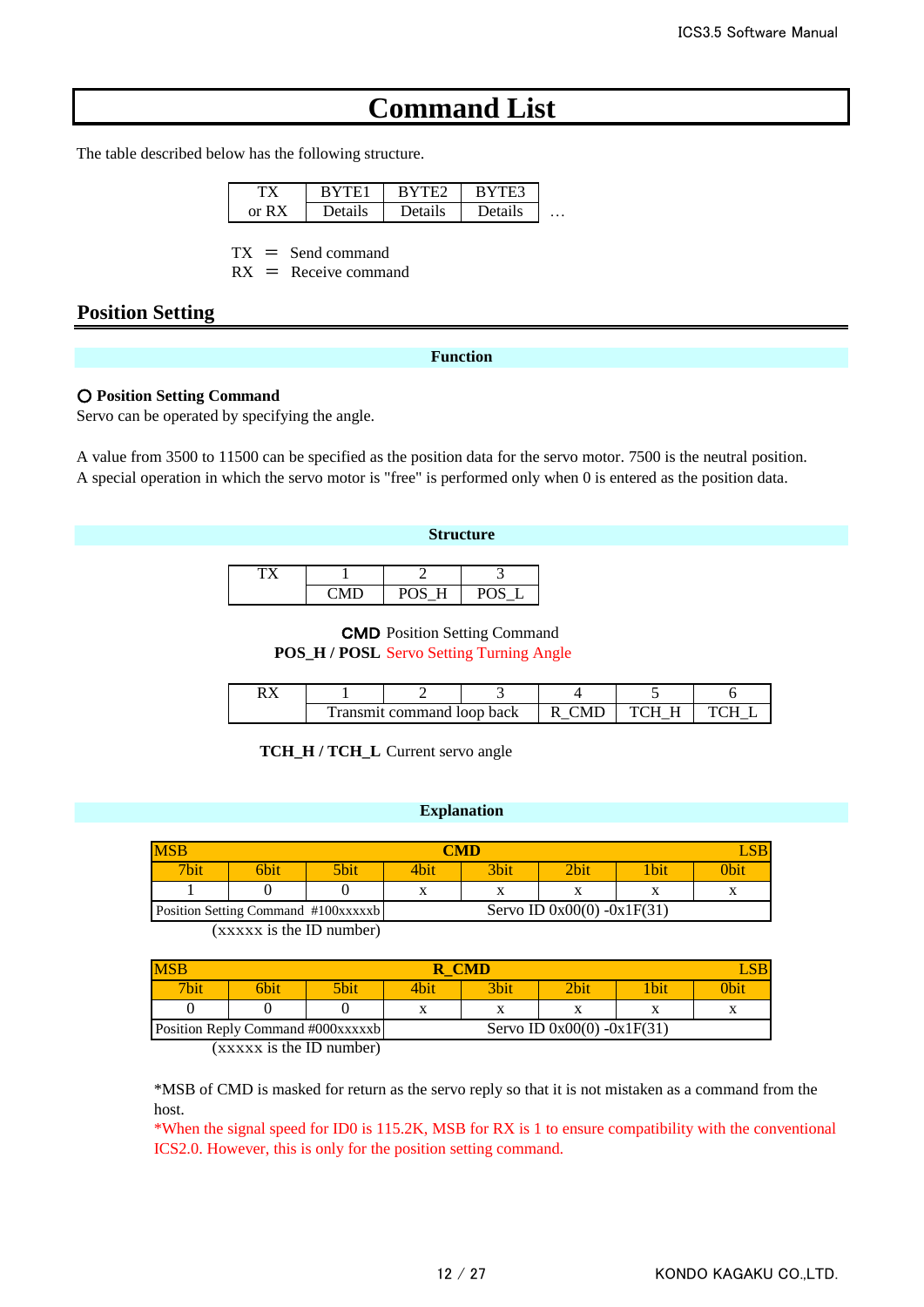| <b>MSB</b> | POS<br>$\_SB$<br>H |                                      |           |      |           |            |           |  |  |
|------------|--------------------|--------------------------------------|-----------|------|-----------|------------|-----------|--|--|
| 7bit       | 6bit               | 5bit                                 | 4bit      | 3bit | 2bit      | <b>bit</b> | 0bit      |  |  |
|            | <b>xr</b><br>A     | $\Lambda$                            | $\Lambda$ | л    | $\Lambda$ | $\Lambda$  | $\Lambda$ |  |  |
| 0 Fixed    |                    | Setting Turning Angle (lower 7 bits) |           |      |           |            |           |  |  |

| <b>MSB</b> | POS<br>S <sub>B</sub> |                                      |           |             |           |              |           |  |  |  |
|------------|-----------------------|--------------------------------------|-----------|-------------|-----------|--------------|-----------|--|--|--|
| 7bit       | 6bit                  | 5bit                                 | 4bit      | <b>3bit</b> | 2bit      | <b>U</b> bit | 0bit      |  |  |  |
|            | $\mathbf{v}$<br>л     |                                      | $\Lambda$ | x           | $\Lambda$ | △            | $\Lambda$ |  |  |  |
| ) Fixed    |                       | Setting Turning Angle (upper 7 bits) |           |             |           |              |           |  |  |  |

| <b>MSB</b>  | TCH         |                                                                                           |  |      |      |             |             |  |  |
|-------------|-------------|-------------------------------------------------------------------------------------------|--|------|------|-------------|-------------|--|--|
| <b>7bit</b> | <b>Sbit</b> | 5bit                                                                                      |  | 3bit | 2bit | <b>'bit</b> | <b>Obit</b> |  |  |
|             | $\Lambda$   | v<br>v<br>$\Lambda$<br>$\Lambda$<br>$\Lambda$<br>$\Lambda$<br>$\overline{ }$<br>$\lambda$ |  |      |      |             |             |  |  |
| 0 Fixed     |             | Current Angle (lower 7 bits)                                                              |  |      |      |             |             |  |  |

| <b>MSB</b> | <b>TCH</b><br>LSB            |                                                                                           |      |      |      |             |      |  |  |  |
|------------|------------------------------|-------------------------------------------------------------------------------------------|------|------|------|-------------|------|--|--|--|
| 7bit       | 6bit                         | 5bit                                                                                      | 4bit | 3bit | 2bit | <b>Vbit</b> | Obit |  |  |  |
|            | $\mathbf{v}$<br>л            | $\mathbf{v}$<br>v<br>$\mathbf{v}$<br>л<br>$\Delta$<br>$\Lambda$<br>$\Lambda$<br>$\Lambda$ |      |      |      |             |      |  |  |  |
| 0 Fixed    | Current Angle (upper 7 bits) |                                                                                           |      |      |      |             |      |  |  |  |

The servo turning angle range is 0 to 16383. However, the setting range for a 270° turning angle servo is 3500 to 115000, with the center at 7500.

MSB other than the command header must be 0, therefore only the lower 14 bits of data are used for 2 byte (16-bit) data. The removed 14 bits are halved, with the upper bits as POS\_H and lower bits as POS\_L. For example, if the neutral position is 7500,

7500=0b00011101\_01001100(0b[00][011101\_0][1001100]), therefore POS\_H=0b000111010=0x3A, POS\_L=0b01001100=0x4C.

The returned value is divided into 7 bits each in the same way as the transmission command of the current position data. Therefore, the 7 bits need to be combined in order to return the data by the program.

Set the servo angle to 0x00 to set the servo as free.

Serial mode does not have a dedicated position capture command as in the conventional PWM signal. The current position (angle) of the axis is returned as the return value when the operating position is specified. If the current position is not set, the starting operation can be performed safely by specifying the operating position as "0" (Free), then acquiring the position before moving to the desired position.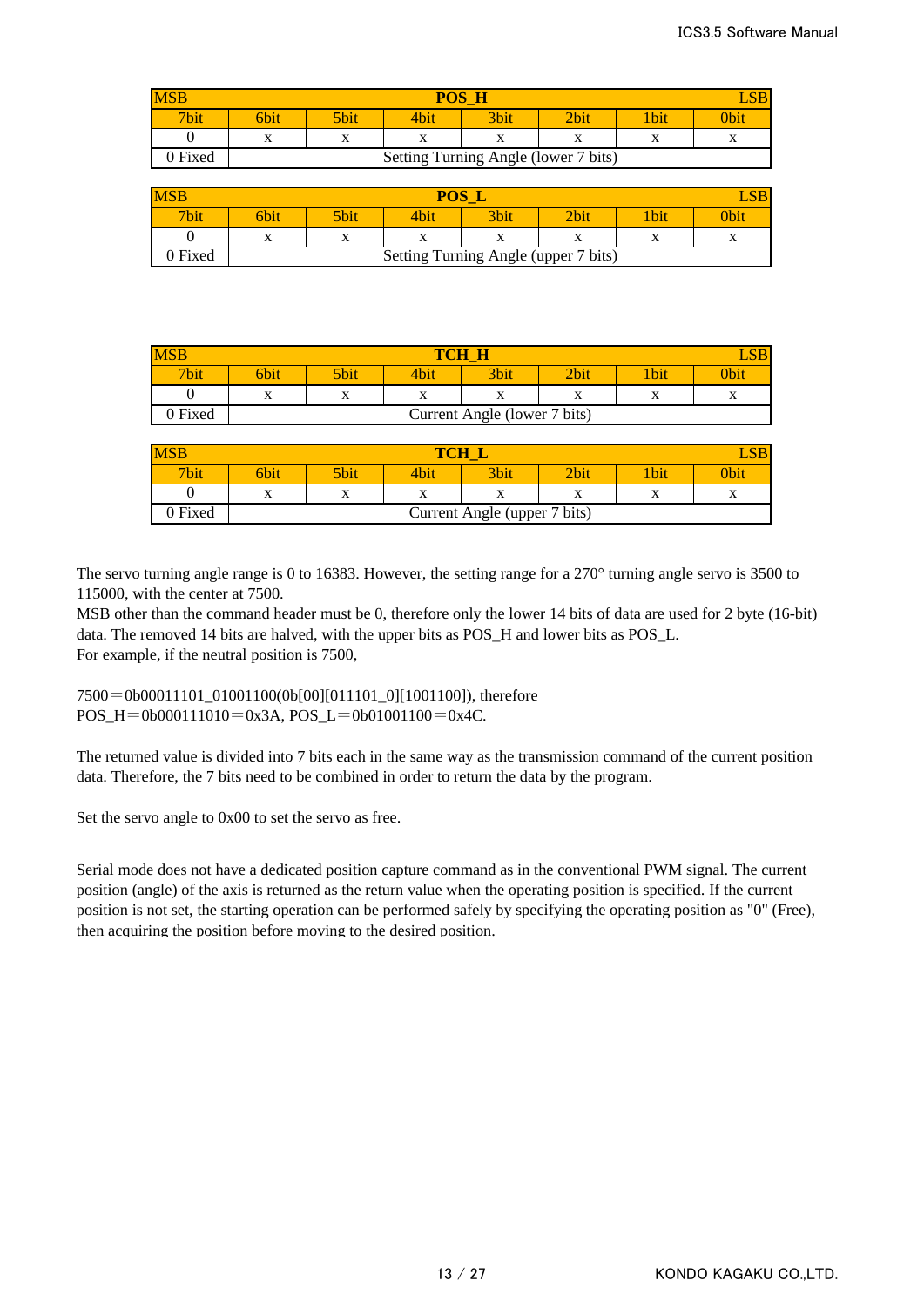#### **Example**

#### **Transmission command to set the ID=1 servo motor position to 7500**

| гх |      |       |       |  |
|----|------|-------|-------|--|
|    | CMD  | POS H | POS L |  |
|    | 0x81 | 0x3A  | 0x4C  |  |

Lower 14 bits of the 16 bit data are split into 7 bits each, with the upper assigned to POS\_H and lower to POS\_L

| DV |                            |  |  |                 |                 |      |
|----|----------------------------|--|--|-----------------|-----------------|------|
|    |                            |  |  |                 | <b>TCH</b><br>H | TCH  |
|    | Transmit command loop back |  |  | $9\mathsf{x}01$ | 0x3A            | 0x4C |

Data from 5 and 6 returned to current position

\* MSB of CMD is masked for return to prevent the servo reply being mistaken as a command from the host

(When ID is 0 and signal speed is within 115.2Kbps)

Here, "transmission command loop back" indicates when the 3-byte data transmitted by the servo is returned unchanged. This is because the transmission and reception lines are the same lines in the ICS standards, meaning the data is received as it is sent.

As a normal microcomputer cannot receive when transmitting (when there is no flow control), there is no problem in ignoring the loop back and receiving just 3 bytes. However, when an OS is installed in a PC, etc., receive the reply from the servo motor as 6 bytes because the loop back is automatically stored in the buffer.

However, the MSB of the CMD returned as the 4th byte from the servo motor is 0. In this example, R\_CMD=01 is returned from the transmission CMD=0x81.

However, MSB of CMD is returned without a mask only when ID=0 and the signal speed is 115.2kbps. This specification is only for the position command.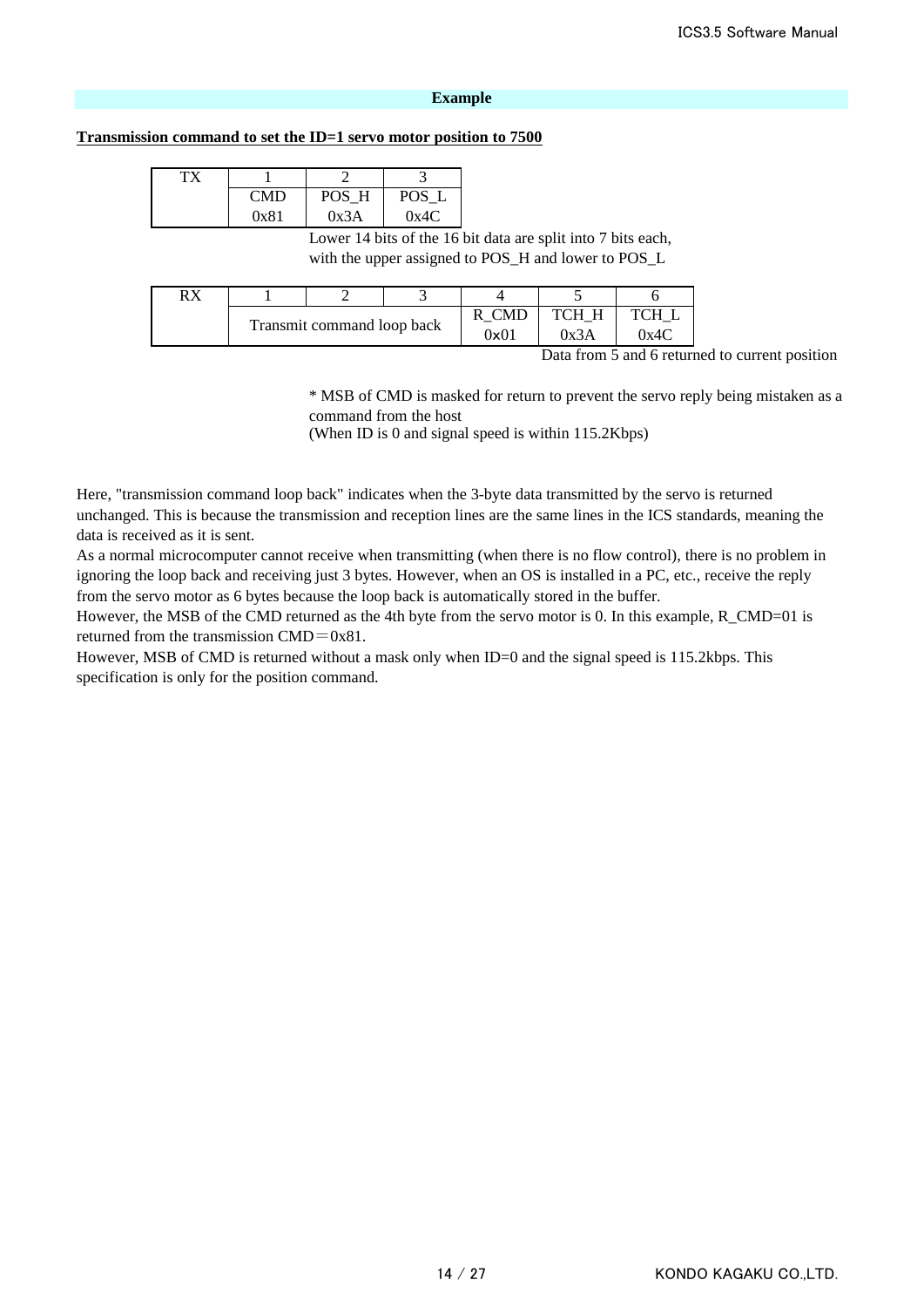# **Reading Parameters**

## ○ **Parameter Read Command**

Various setting values can be read. Data that can be read are as follows: Speed, stretch, current temperature value and current values, and EEPROM data.

## ○ **Reading the Current Value**

The current value read command reads the current value and direction.

The current value is read as a value from 0 to 63 when in the forward direction, and from 64 to 127 in the reverse direction. This is because the 6-bit value is 1 in the reverse direction.

## ○ **Reading the Temperature Value**

The temperature value read command reads the current temperature value.

The temperature parameter is a value from 0 to 127, with a smaller value indicating a higher temperature. As a guide, a parameter value of 60 indicates a temperature of 80°C, and a parameter value of 30 indicates a temperature of 100°C.

| <b>Structure</b> |                                         |                                   |                        |                 |                       |  |  |  |  |
|------------------|-----------------------------------------|-----------------------------------|------------------------|-----------------|-----------------------|--|--|--|--|
| <b>TX</b>        | $\mathbf{1}$<br>$\overline{\text{CMD}}$ | $\overline{2}$<br>$\overline{SC}$ |                        |                 |                       |  |  |  |  |
| <b>EEPROM</b>    |                                         |                                   |                        |                 |                       |  |  |  |  |
| RX               | 1                                       | $\mathbf{2}$                      | 3                      | $\overline{4}$  | $5 - 68$              |  |  |  |  |
|                  |                                         | Transmit command loop back        | $R$ <sub>_CMD</sub>    | $\overline{SC}$ | <b>EEPROM 64bytes</b> |  |  |  |  |
| Stretch          |                                         |                                   |                        |                 |                       |  |  |  |  |
|                  |                                         | $\overline{2}$                    | $\overline{3}$         | $\overline{4}$  | 5                     |  |  |  |  |
| $\overline{RX}$  | 1                                       |                                   |                        |                 |                       |  |  |  |  |
|                  |                                         | Transmit command loop back        | R_CMD                  | $\overline{SC}$ | <b>STRC</b>           |  |  |  |  |
| Speed            |                                         |                                   |                        |                 |                       |  |  |  |  |
| RX               | 1                                       | $\overline{2}$                    | $\overline{3}$         | $\overline{4}$  | 5                     |  |  |  |  |
|                  |                                         | Transmit command loop back        | R_CMD                  | SC              | <b>SPD</b>            |  |  |  |  |
| Current          |                                         |                                   |                        |                 |                       |  |  |  |  |
| RX               | 1                                       | $\overline{2}$                    | $\overline{3}$         | $\overline{4}$  | 5                     |  |  |  |  |
|                  |                                         | Transmit command loop back        | $R$ <sub>_</sub> $CMD$ | $\overline{SC}$ | <b>CUR</b>            |  |  |  |  |
| Temperature      |                                         |                                   |                        |                 |                       |  |  |  |  |
| RX               | 1                                       | $\overline{2}$                    | $\overline{3}$         | $\overline{4}$  | $\overline{5}$        |  |  |  |  |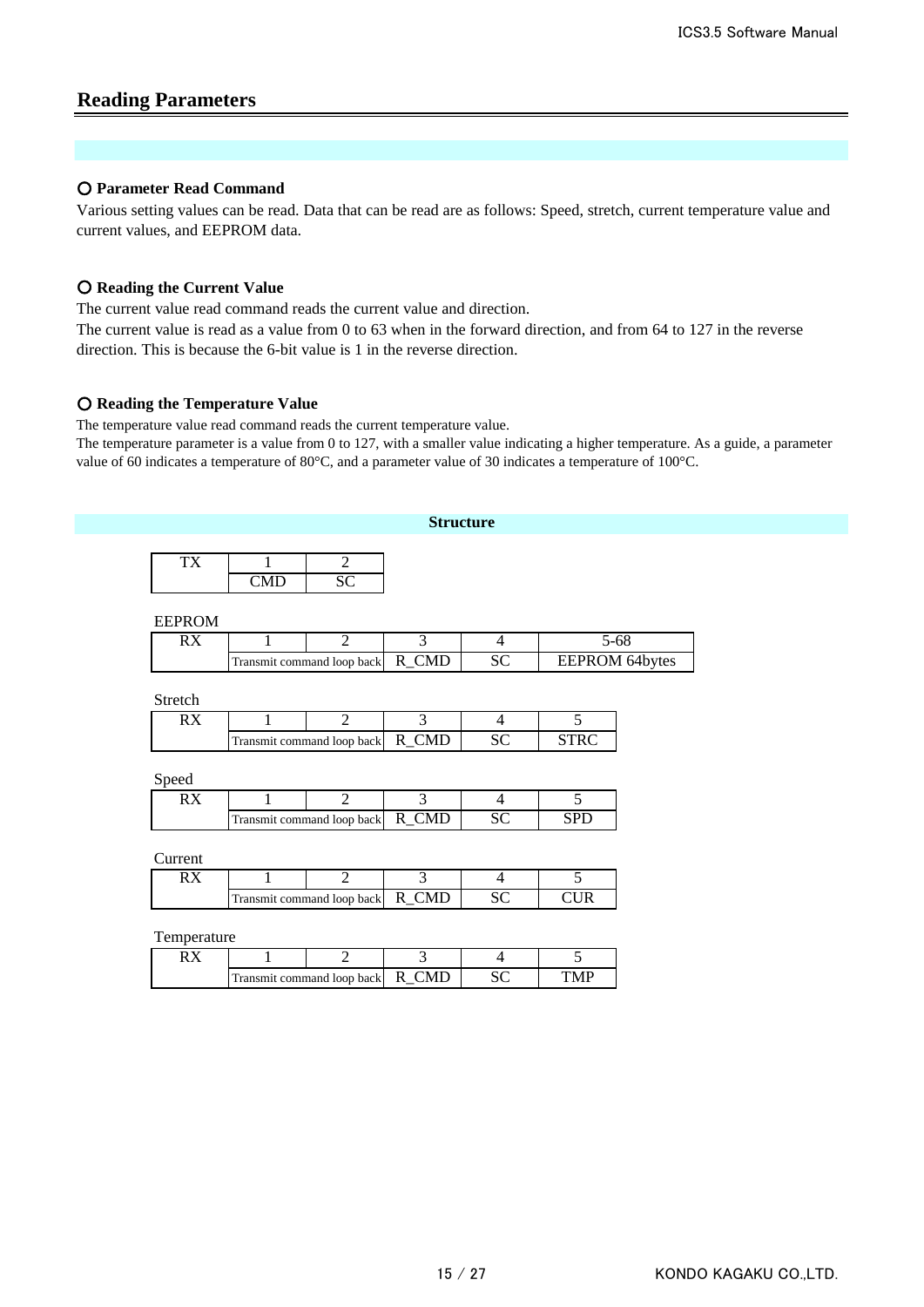## **Explanation**

| <b>MSB</b> | <b>CMD</b>                                                        |      |      |      |             |     |      |  |
|------------|-------------------------------------------------------------------|------|------|------|-------------|-----|------|--|
| 7bit.      | 6bit                                                              | 5bit | 4hit | 3bit | <b>Phit</b> | bit | )bii |  |
|            |                                                                   |      |      | л    |             |     |      |  |
|            | Servo ID $0x00(0) -0x1F(31)$<br>Parameter read command #101xxxxxb |      |      |      |             |     |      |  |

(xxxxx is the ID number)

| <b>MSB</b>                    | <b>CMD</b> |             |      |                              |      |      |              |  |  |
|-------------------------------|------------|-------------|------|------------------------------|------|------|--------------|--|--|
| <b>7bit</b>                   | 6bit       | <b>Sbit</b> | 4bit | 3bit                         | 2bit | 1bit | 0bit         |  |  |
|                               |            |             |      | v<br>л                       |      |      | $\mathbf{v}$ |  |  |
| Read reply command #001xxxxxb |            |             |      | Servo ID $0x00(0) -0x1F(31)$ |      |      |              |  |  |

(xxxxx is the ID number)

\*MSB of CMD is masked for return as the servo reply so that it is not mistaken as a command from the host.

| SC                 |      |
|--------------------|------|
| <b>EEPROM</b>      | 0x00 |
| <b>Stretch</b>     | 0x01 |
| Speed              | 0x02 |
| Current            | 0x03 |
| <b>Temperature</b> | 0x04 |

| <b>DATA</b> |                                                                                        |
|-------------|----------------------------------------------------------------------------------------|
|             | <b>EEPROM</b> EEPROM Data Reference                                                    |
| <b>STRC</b> | The value in the parentheses of stretch data $1(2)$ - $127(254)$ is the EEPROM setting |
| <b>SPD</b>  | The value in the parentheses of speed data $1(1)$ - 127(127) is the EEPROM setting     |
| <b>CUR</b>  | Current value: 0-63 for forward motion, 64-127 for reverse motion                      |
| <b>TMP</b>  | Temperature value: 1 - 127                                                             |

#### **Example**

## **Transmission Command for Reading Stretch Data from a Servo Motor whose ID=1**

| CMD  | SC   |
|------|------|
| 0xA1 | 0x01 |

| DV |                            |  |               |      |        |
|----|----------------------------|--|---------------|------|--------|
|    |                            |  |               |      |        |
|    | Transmit command loop back |  | $Hv^{\gamma}$ | Դ⊽∩ւ | ጉv 1 E |

\*MSB of CMD is masked for return as the servo reply so that it is not mistaken as a command from the host. In this case, 0xA1 becomes 0x21.

\*This information is for situations in which stretch is 30(0x1E)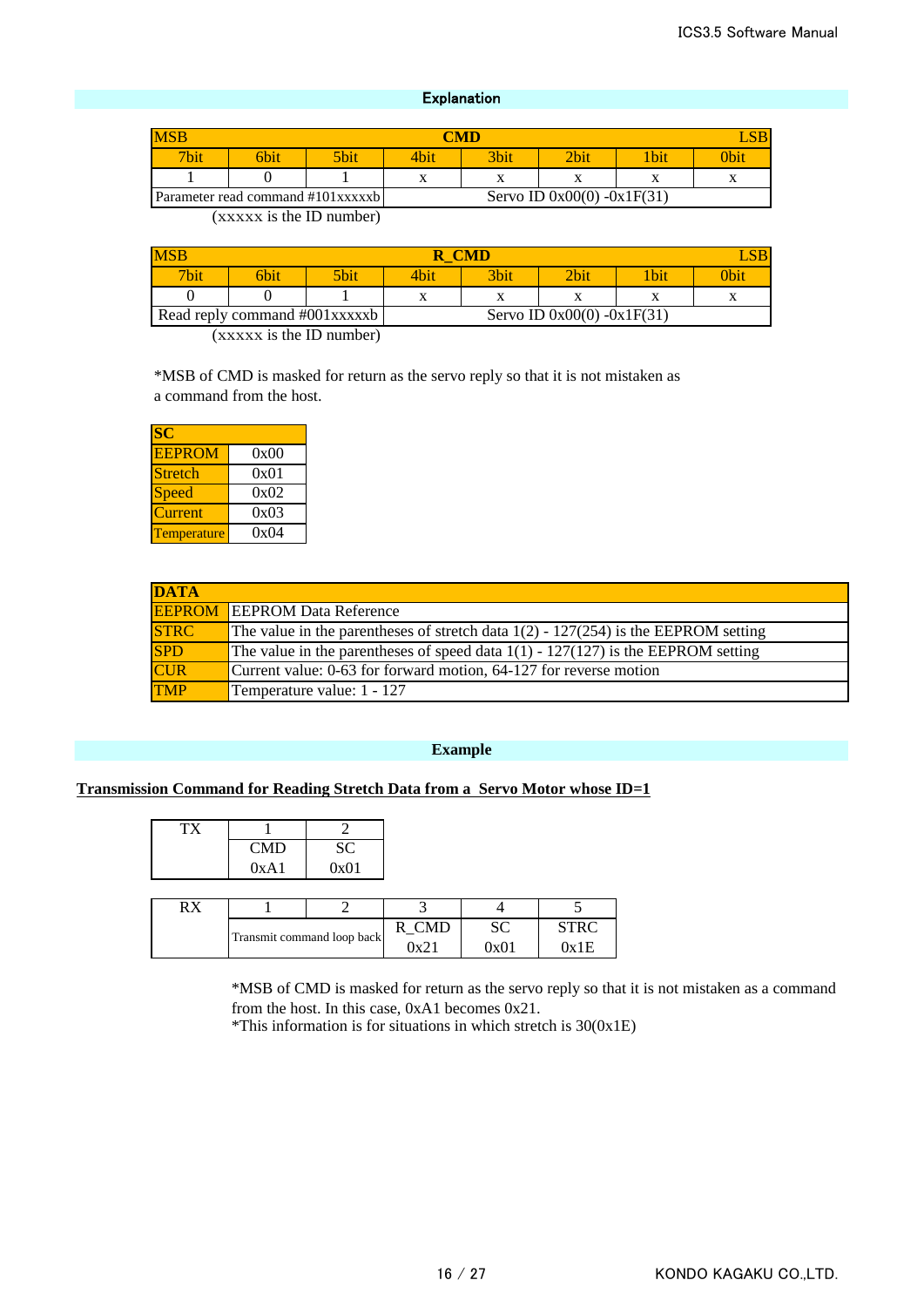# **Writing Parameters**

## **Functions**

## ○**Parameter Write Command**

Various setting values can be overwritten (changed). Data that can be written is as follows: Speed, stretch, current restriction value, temperature restriction value and EEPROM data.

## ○**Stretch, Speed, Current Restriction, Temperature Restriction and Signal Speed Settings**

When a write command is used, this also changes the speed, stretch, current restriction and temperature restriction information saved to the EEPROM.

When writing other information, such as the signal speed, perform a batch overwrite using the dedicated EEPROM write command.

There is a dedicated command for the ID. See the "ID Command" chapter for details.

\*Caution when Using the ICS USB Adapter (No. 01106)

Take care when overwriting signal speed parameters. Once they have been overwritten, subsequent communication will need to take place at the new speed. If a high signal speed (625kbps or 1.25Mbps) is set, it will not be possible to communicate with devices that do not support high-speed communication (such as ICS USB Adapter (No.01106)).

#### **Structure**

#### EEPROM

|    |                            |           | $3 - 66$              |  |  |
|----|----------------------------|-----------|-----------------------|--|--|
|    | $^{\circ}$ MD              |           | <b>EEPROM 64bytes</b> |  |  |
|    |                            |           |                       |  |  |
| RX |                            | $\ddotsc$ | ჩჩ                    |  |  |
|    | Transmit command loop back |           |                       |  |  |

Stretch

| -- -<br>– |  |       |  |
|-----------|--|-------|--|
|           |  | ----- |  |

|  | ransmit command loop back |  | ື |  |
|--|---------------------------|--|---|--|

Speed

|  |                            | SPD |  |  |
|--|----------------------------|-----|--|--|
|  |                            |     |  |  |
|  |                            |     |  |  |
|  | Transmit command loop back |     |  |  |

#### Current Restriction

|                            | $\sim$ | CURLIM- |       |              |        |
|----------------------------|--------|---------|-------|--------------|--------|
|                            |        |         |       |              |        |
|                            |        |         |       |              |        |
| Transmit command loop back |        |         | R CMD | $\mathbf{C}$ | CURLIM |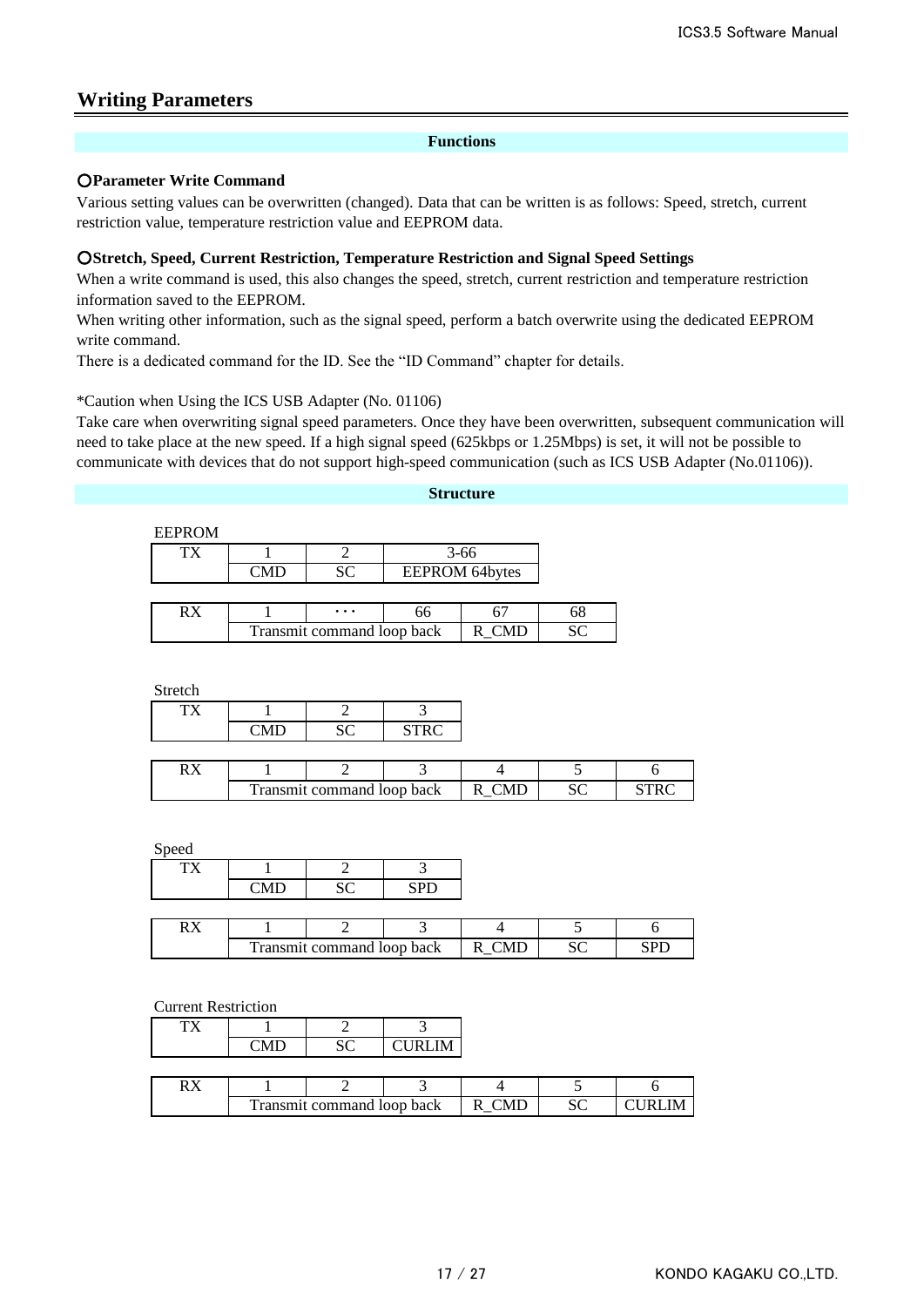|    | <b>Temperature Restriction</b> |  |                |            |               |                |
|----|--------------------------------|--|----------------|------------|---------------|----------------|
| ТX |                                |  |                |            |               |                |
|    | `MD                            |  | <b>TMPI IM</b> |            |               |                |
|    |                                |  |                |            |               |                |
| RX |                                |  |                |            |               |                |
|    | Transmit command loop back     |  |                | <b>CMD</b> | $\mathcal{C}$ | <b>TMPI IM</b> |

# **Explanation**

|                  | CMD  |                                    |                           |                           |                              |             |           |
|------------------|------|------------------------------------|---------------------------|---------------------------|------------------------------|-------------|-----------|
| 7 <sub>bin</sub> | 6bit | 5bit                               | 4bit                      | 3bit                      | $2\text{bit}$                | <b>1bit</b> | )bit      |
|                  |      |                                    | $\mathbf{v}$<br>$\Lambda$ | $\mathbf{v}$<br>$\Lambda$ |                              | $\Lambda$   | $\Lambda$ |
|                  |      | Parameter write command #110xxxxxb |                           |                           | Servo ID $0x00(0) -0x1F(31)$ |             |           |

(xxxxx is the ID number)

| <b>MSB</b> | - CMD                          |      |                              |      |       |             |             |
|------------|--------------------------------|------|------------------------------|------|-------|-------------|-------------|
| 7bit       | <b>Shit</b>                    | 5bit | 4bit                         | 3bit | 2bit. | <b>Ibit</b> | <b>Obit</b> |
|            |                                |      |                              | v    |       |             |             |
|            | Write reply command #010xxxxxb |      | Servo ID $0x00(0) -0x1F(31)$ |      |       |             |             |

(xxxxx is the ID number)

\*MSB of CMD is masked for return as the servo reply so that it is not mistaken as a command from the host.

| <b>SC</b>      |      |
|----------------|------|
| <b>EEPROM</b>  | 0x00 |
| <b>Stretch</b> | 0x01 |
| Speed          | 0x02 |
| Current        | 0x03 |
| Temperature    | 0x04 |

| <b>DATA</b> |                                                                                                        |
|-------------|--------------------------------------------------------------------------------------------------------|
|             | <b>EEPROM</b> EEPROM Data Reference                                                                    |
| <b>STRC</b> | The value in the parentheses of stretch data $1(2)$ - $127(254)$ is the EEPROM setting                 |
| <b>SPD</b>  | The value in the parentheses of speed data $1(1) - 127(127)$ is the EEPROM setting                     |
| <b>CUR</b>  | The value in the parentheses of current restriction values $1(1) - 63(63)$ is the EEPROM setting       |
| <b>TMP</b>  | The value in the parentheses of temperature restriction values $1(1) - 127(127)$ is the EEPROM setting |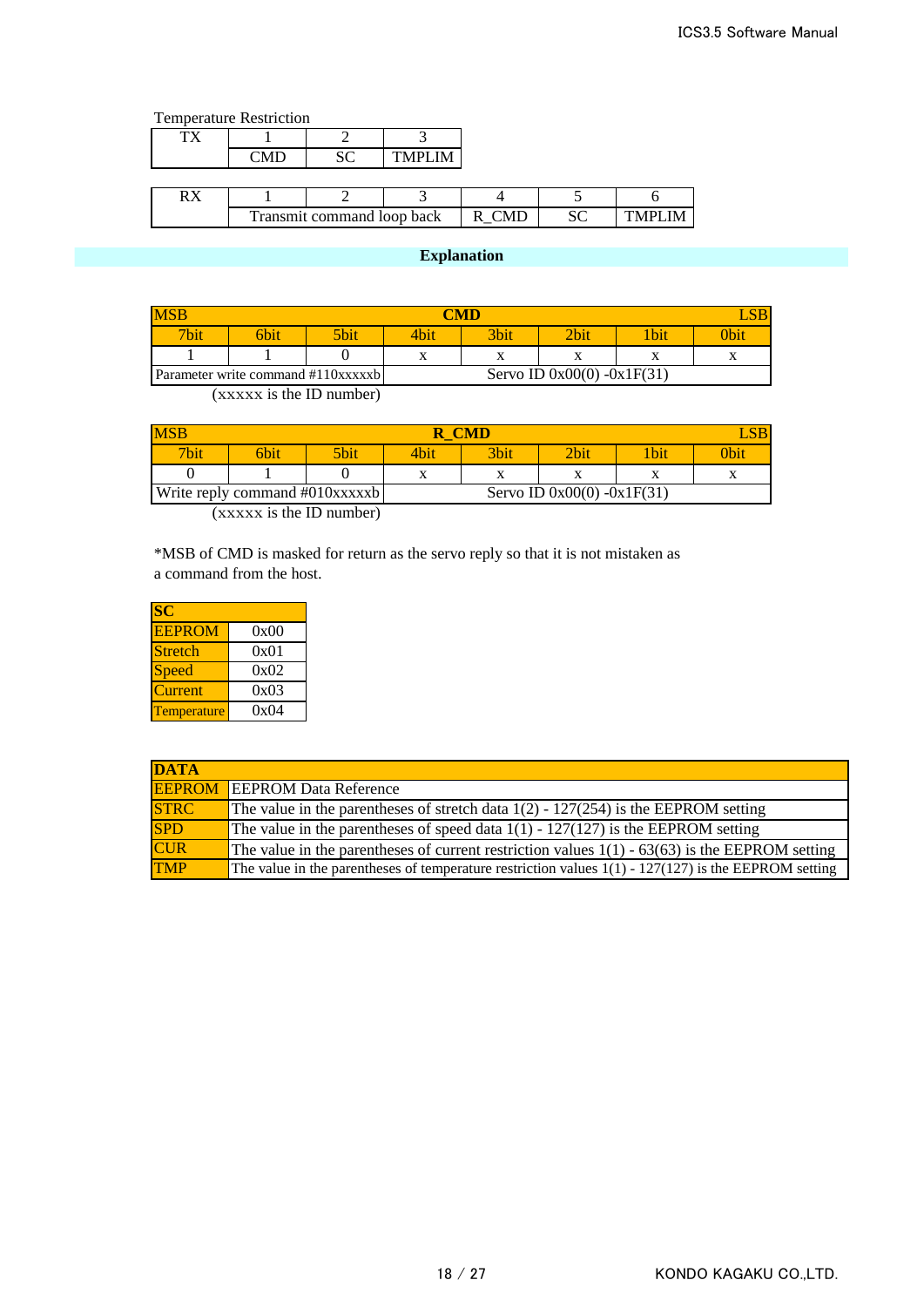#### **Example**

Transmission Command for Writing 100 as the Speed for a Servo Motor whose ID=10

To give an example, here is the method by which an ICS command is created to change the speed of a servo motor whose ID number is 10. According to the reference manual, a speed value from 0 to 127 can be set (with lower values indicating lower speeds). In this example, 100 is set.

A write command (0b110XXXXX) is used to set a speed for the servo motor.

The ID number is 10 (0b00001010) in binary).

The speed setting subcommand is 2.

As the main command is "0b110XXXXX" and the ID number is "0b00001010", the CMD is 11001010=202(0xCA).

| <b>CMD</b> |      | SPD  |
|------------|------|------|
| 0xCA       | በ×በን | 0x64 |

The servo motor sends the following reply when a write command such as a speed change is executed.

| рv |                            |  |  |      |      |
|----|----------------------------|--|--|------|------|
|    |                            |  |  | ື    | SPL  |
|    | Transmit command loop back |  |  | 0x02 | 7х64 |

\*MSB of CMD is masked for return as the servo reply so that it is not mistaken as a command from the host. In this case, 0xC2 becomes 0x42.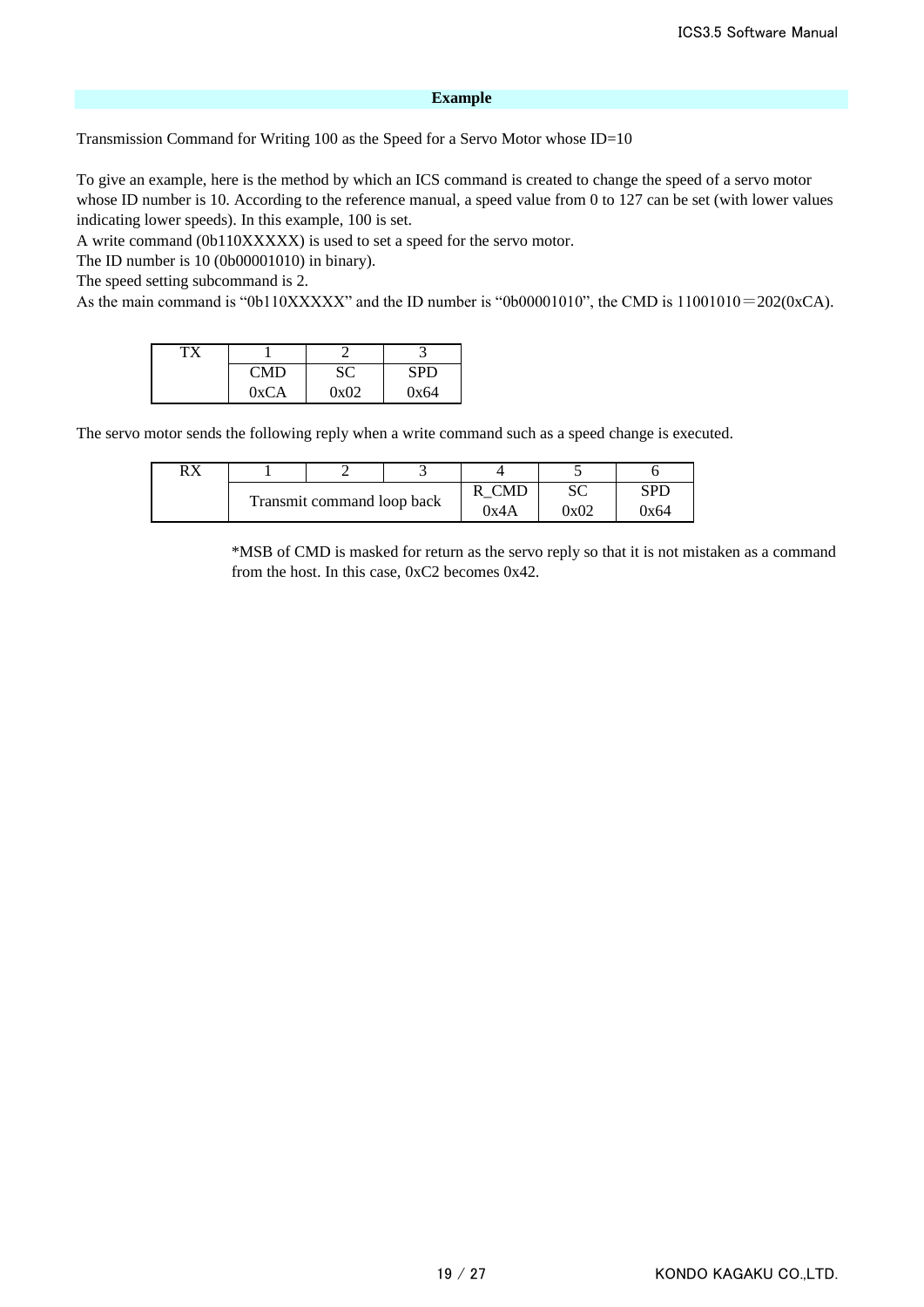# **ID Command**

## **Function**

○**The ID of the serial servo can be read and written.**

### **Structure**

| RX |                            |  |  |  |  |  |
|----|----------------------------|--|--|--|--|--|
|    | Transmit command loop back |  |  |  |  |  |

## **Explanation**

| <b>MSB</b>                    | CMD  |      |                                                          |                  |         |       |      |
|-------------------------------|------|------|----------------------------------------------------------|------------------|---------|-------|------|
| $\nabla$ <sub>bit</sub>       | 6bit | 5bit | 4bit                                                     | 3 <sub>bit</sub> | $2$ hit | 1 bit | 0bit |
|                               |      |      |                                                          |                  |         |       |      |
| ID setting command #111xxxxxb |      |      | Read ID = $\#11111$ h                                    |                  |         |       |      |
|                               |      |      | Write ID = Set an ID to be written: $0x00(0) - 0x1F(31)$ |                  |         |       |      |

(xxxxx is the ID number)

| <b>MSB</b>                    | R CMD |                                               |                                                   |                  |                  |       |      |
|-------------------------------|-------|-----------------------------------------------|---------------------------------------------------|------------------|------------------|-------|------|
| 7bit.                         | 6hit  | 5bit.                                         | 4hit.                                             | 3 <sub>bit</sub> | 2 <sub>bit</sub> | 1 bit | 0bit |
|                               |       |                                               |                                                   |                  |                  |       |      |
|                               |       | Read ID = The currently configured ID is set. |                                                   |                  |                  |       |      |
| ID setting command #111xxxxxb |       |                                               | Write $ID = The ID$ used for transmission is set. |                  |                  |       |      |

(xxxxx is the ID number)

MSB is not masked, even in replies from the servo that consist only of the ID command.

| Read  | 0x00 |
|-------|------|
| Vrite | 0x01 |

**Be sure to connect one serial servo for each device on the transmission side when using the ID command!** When an ID command is sent to a device with a multidrop connection, all of the devices reply to the command, resulting in mixed signals and invalid data. It also results in written IDs being applied to all devices.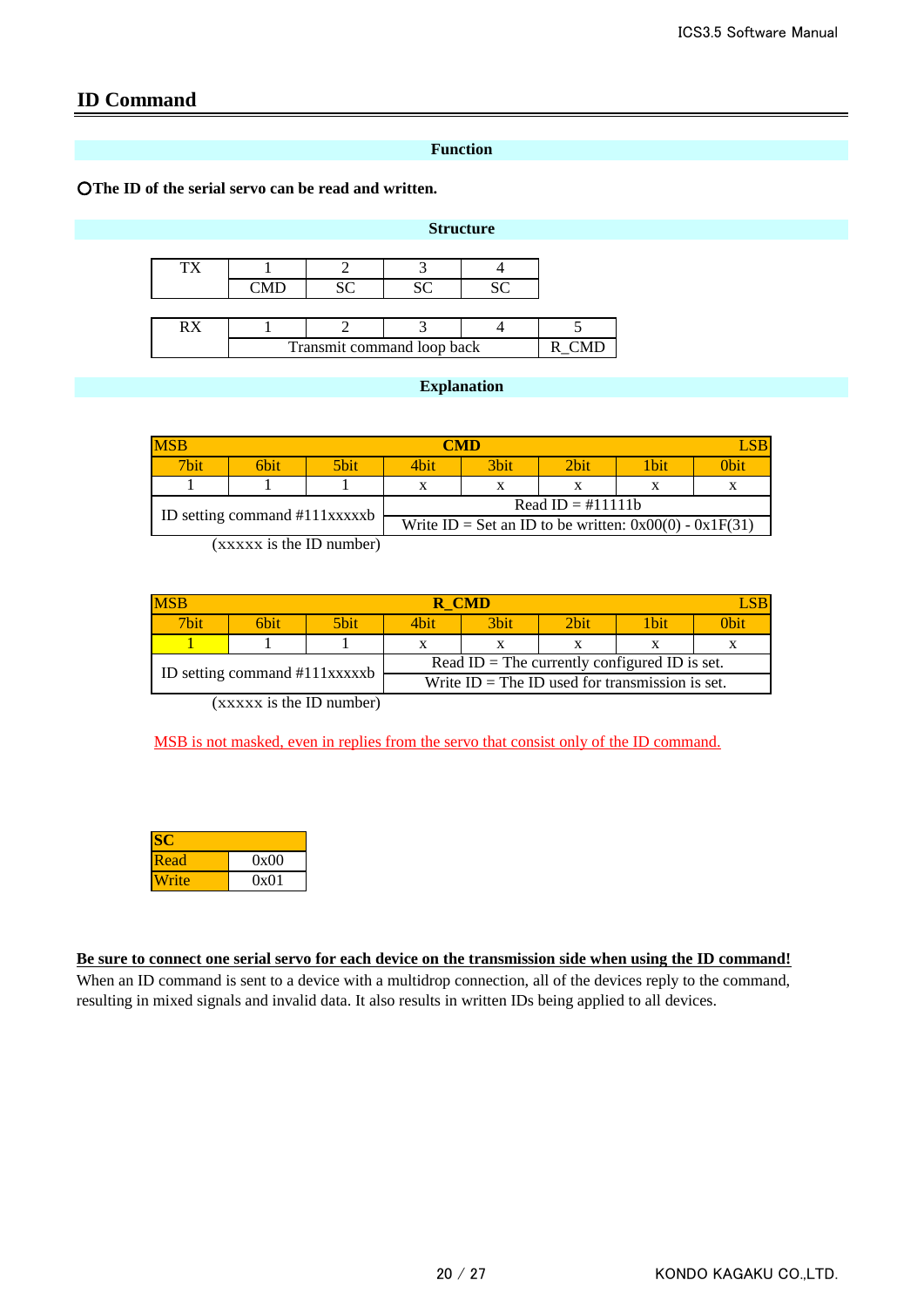#### **Example**

#### **Command for reading the ID of a servo motor connected in a 1:1 configuration**

The command for reading ID numbers has a different structure from other commands. Set CMD=0xFF when reading the ID from the servo (to enable IDs to be read even from servo motors whose ID is unknown.) SC is fixed as 0, and the operation is repeated 3 times.

| тv |                        |              |          |      |
|----|------------------------|--------------|----------|------|
|    | $\gamma_{\mathrm{MD}}$ | UΠ<br>$\sim$ | oΩ<br>ມບ | ືີ   |
|    | 0xEF                   | 0x00         | 0x00     | 0x00 |

The following data is returned from the servo motor (5 bytes are returned when the reply is received by a computer; otherwise, only 1 byte is returned.)

| Transmit command loop back |  |  |  |  |
|----------------------------|--|--|--|--|

R\_CMD is a 1-byte data item combining the read ID command 0b111XXXXX and the servo motor ID number 0b000XXXXX. It is returned with MSB as 0. For example, if 25 (0b000110011) is read as the servo motor ID, R\_CMD=0b011110011(243=0xF3) is returned.

#### **Transmission command to set 20(0x14) as the ID of a servo motor connected in a 1:1 configuration**

| TX |                                               |           |      |            |  |  |  |
|----|-----------------------------------------------|-----------|------|------------|--|--|--|
|    | <b>CMD</b>                                    | <b>SC</b> | SC   |            |  |  |  |
|    | 0xF4                                          | 0x01      | 0x01 | SC<br>0x01 |  |  |  |
|    |                                               |           |      |            |  |  |  |
| RX |                                               |           |      |            |  |  |  |
|    | $R_CMD$<br>0xF4<br>Transmit command loop back |           |      |            |  |  |  |
|    |                                               |           |      |            |  |  |  |

MSB is not masked, even in replies from the servo that consist only of the ID command.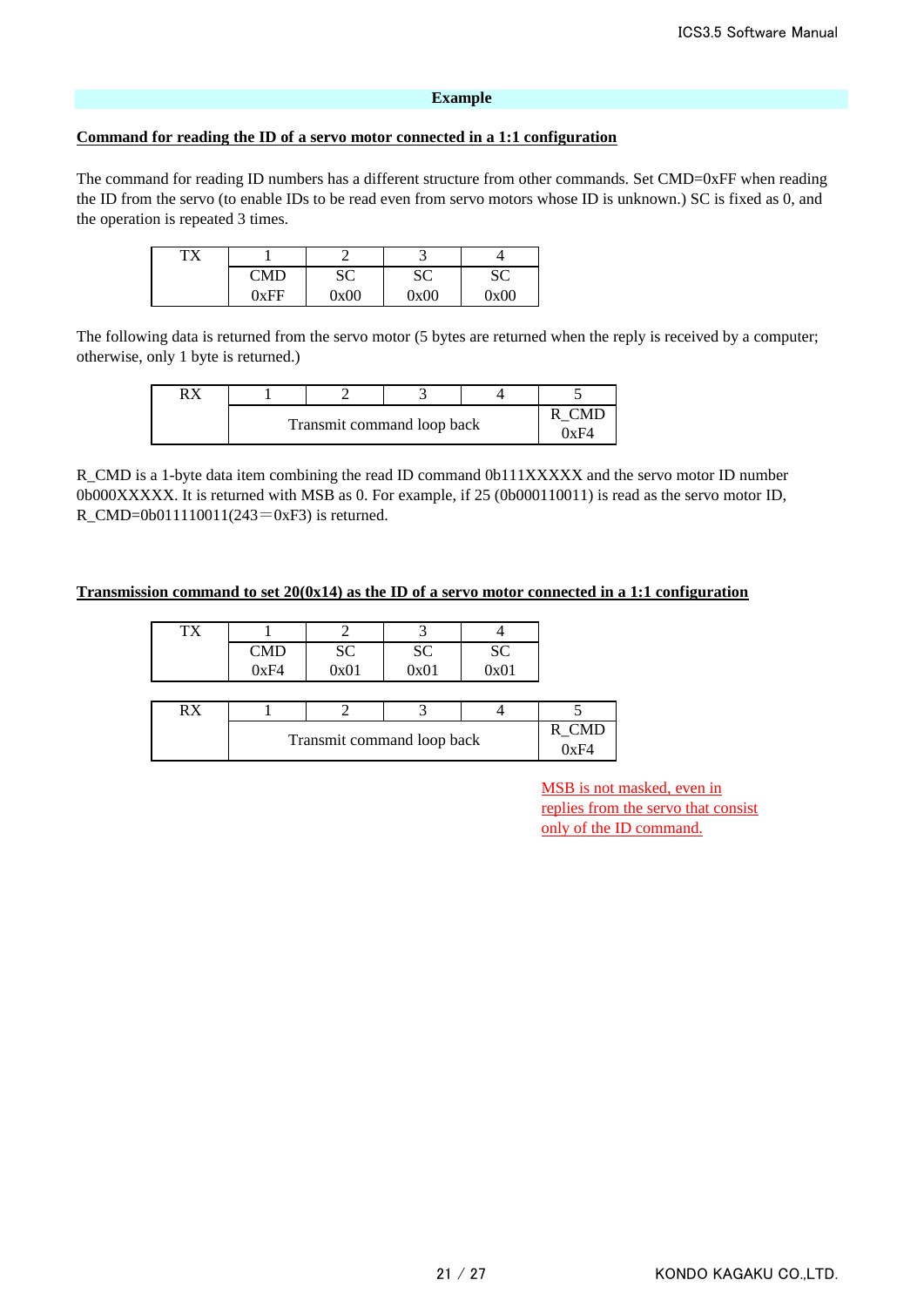# **EEPROM Data**

機能

|             |                                           | Example of             |                                                                                                 |
|-------------|-------------------------------------------|------------------------|-------------------------------------------------------------------------------------------------|
|             |                                           | factory default        |                                                                                                 |
| <b>Byte</b> | Setting range                             | value                  |                                                                                                 |
|             | 1 Fixed as $0x5A$                         | 0x5A                   | Backup character: Top 4 bits - This must not be overwritten                                     |
|             |                                           |                        | Backup character: Bottom 4 bits - This must not be overwritten                                  |
|             | $2,4254$ 2-step sequence                  |                        |                                                                                                 |
|             | 3 (consisting only of even                |                        | 60 Stretch gain: Top 4 bits                                                                     |
|             | $4(0x02-0x100)$                           |                        | Stretch gain: Bottom 4 bits                                                                     |
|             | 5 1,2,3127<br>$6(0x01-0x7F)$              |                        | 127 Speed: Top 4 bits<br>Bottom: Top 4 bits                                                     |
|             | $7\,0,1,2,310$                            |                        | Punch: Top 4 bits                                                                               |
|             | $8(0x00-0x0A)$                            |                        | Punch: Bottom 4 bits                                                                            |
|             | 9 0, 1, 2, 3, 4, 5                        |                        | Dead band: Top 4 bits                                                                           |
|             | $10(0x00-0x05)$                           |                        | Dead band: Bottom 4 bits                                                                        |
|             | $11\,1,2255$                              |                        | 40 Damping: Top 4 bits                                                                          |
|             | $12(0x01-0xFF)$                           |                        | Damping: Bottom 4 bits                                                                          |
|             | 13 10, 11255                              |                        | 250 Safe timer: Top 4 bits                                                                      |
|             | $14(0x01-0xFF)$                           |                        | Safe timer: Bottom 4 bits                                                                       |
|             | 15 See "Flag Details"                     |                        | 0 Flag: Top 4 bits See "Flag Details"                                                           |
| 16          |                                           |                        | Flag: Bottom 4 bits See "Flag Details"                                                          |
| 17          |                                           |                        | Maximum pulse limit: Top byte, top 4 bits                                                       |
|             | 18 350011500                              |                        | 11500 Maximum pulse limit: Top byte, bottom 4 bits                                              |
| 19<br>20    | $(0xDAC-0x2CEC)$                          |                        | Maximum pulse limit: Bottom byte, top 4 bits<br>Maximum pulse limit: Bottom byte, bottom 4 bits |
| 21          |                                           |                        | Minimum pulse limit: Top byte, top 4 bits                                                       |
|             | 22 350011500                              |                        | 3500 Minimum pulse limit: Top byte, bottom 4 bits                                               |
|             | $23$ (0xDAC-0x2CEC)                       |                        | Minimum pulse limit: Bottom byte, top 4 bits                                                    |
| 24          |                                           |                        | Minimum pulse limit: Bottom byte, bottom 4 bits                                                 |
|             | 25 Must not be changed                    | Must not be            | Fixed correction data is written at the factory.                                                |
| 26          |                                           | changed                | Read data must be written as it is.                                                             |
|             | 27 0,1,10                                 |                        | 10 Signal speed: Top 4 bits: $10 = 115200bps$ , $1 = 625000bps$ , $0 = 1.25Mbps$                |
|             | 28 (0x00 / 0x01 / 0x10)                   |                        | Signal speed: Bottom 4 bits                                                                     |
|             | 29 1,2127                                 |                        | 80 Temperature limit: Top 4 bits                                                                |
|             | 30 (0x01-0x7F)                            |                        | Temperature limit: Bottom 4 bits                                                                |
|             | 311,263                                   |                        | 63 Current limit: Top 4 bits<br>Current limit: Bottom 4 bits                                    |
|             | $32(0x01-0x3F)$<br>33 Must not be changed | Must not be            | Fixed correction data is written at the factory.                                                |
| 34          |                                           | changed                | Read data must be written as it is.                                                             |
|             | 35 Must not be changed                    | Must not be            | Fixed correction data is written at the factory.                                                |
| 36          |                                           | changed                | Read data must be written as it is.                                                             |
|             | 37 Must not be changed                    | Must not be            | Fixed correction data is written at the factory.                                                |
| 38          |                                           | changed                | Read data must be written as it is.                                                             |
|             | 39 Must not be changed                    | Must not be            | Fixed correction data is written at the factory.                                                |
| 40          |                                           | changed                | Read data must be written as it is.                                                             |
|             | 41 Must not be changed                    | Must not be            | Fixed correction data is written at the factory.                                                |
| 42          |                                           | changed                | Read data must be written as it is.                                                             |
|             | 43 Must not be changed                    | Must not be            | Fixed correction data is written at the factory.                                                |
| 44          | 45 Must not be changed                    | changed<br>Must not be | Read data must be written as it is.<br>Fixed correction data is written at the factory.         |
| 46          |                                           | changed                | Read data must be written as it is.                                                             |
|             | 47 Must not be changed                    | Must not be            | Fixed correction data is written at the factory.                                                |
| 48          |                                           | changed                | Read data must be written as it is.                                                             |
|             | 49 Must not be changed                    | Must not be            | Fixed correction data is written at the factory.                                                |
| 50          |                                           | changed                | Read data must be written as it is.                                                             |
|             | 51 1,2,3,4,5                              |                        | 3 Response: Top 4 bits - Higher response value = sharper rise.                                  |
|             | $52(0x01-0x05)$                           |                        | Response: Bottom 4 bits                                                                         |
|             | 53 0±127                                  |                        | 0 User offset: Top byte, top 4 bits: 0 at center.                                               |
|             | 54 (-0x7F-0x7F)                           |                        | User offset: Top byte, bottom 4 bits                                                            |
|             | 55 Must not be changed                    | Must not be            | Fixed correction data is written at the factory.                                                |
| 56          | 57031                                     | changed                | Read data must be written as it is.                                                             |
|             | 58 (0x00-0x31)                            |                        | 0 ID: Top 4 bits<br>ID: Bottom 4 bits                                                           |
|             | 59 2,4254 2-step sequence                 | 120                    | Characteristic change stretch 1                                                                 |
|             | $60(0x02-0x100)$                          |                        |                                                                                                 |
|             | 61 2,4254 2-step sequence                 |                        | 60 Characteristic change stretch 2                                                              |
|             | $62 (0x02 - 0x100)$                       |                        |                                                                                                 |
|             | 63 2,4254 2-step sequence                 |                        | 254 Characteristic change stretch 3                                                             |
|             | $64 (0x02-0x100)$                         |                        |                                                                                                 |

\*When directly writing the stretch gain of EEPROM numbers 3, 4 and 59-64, enter an even number between 2 and 254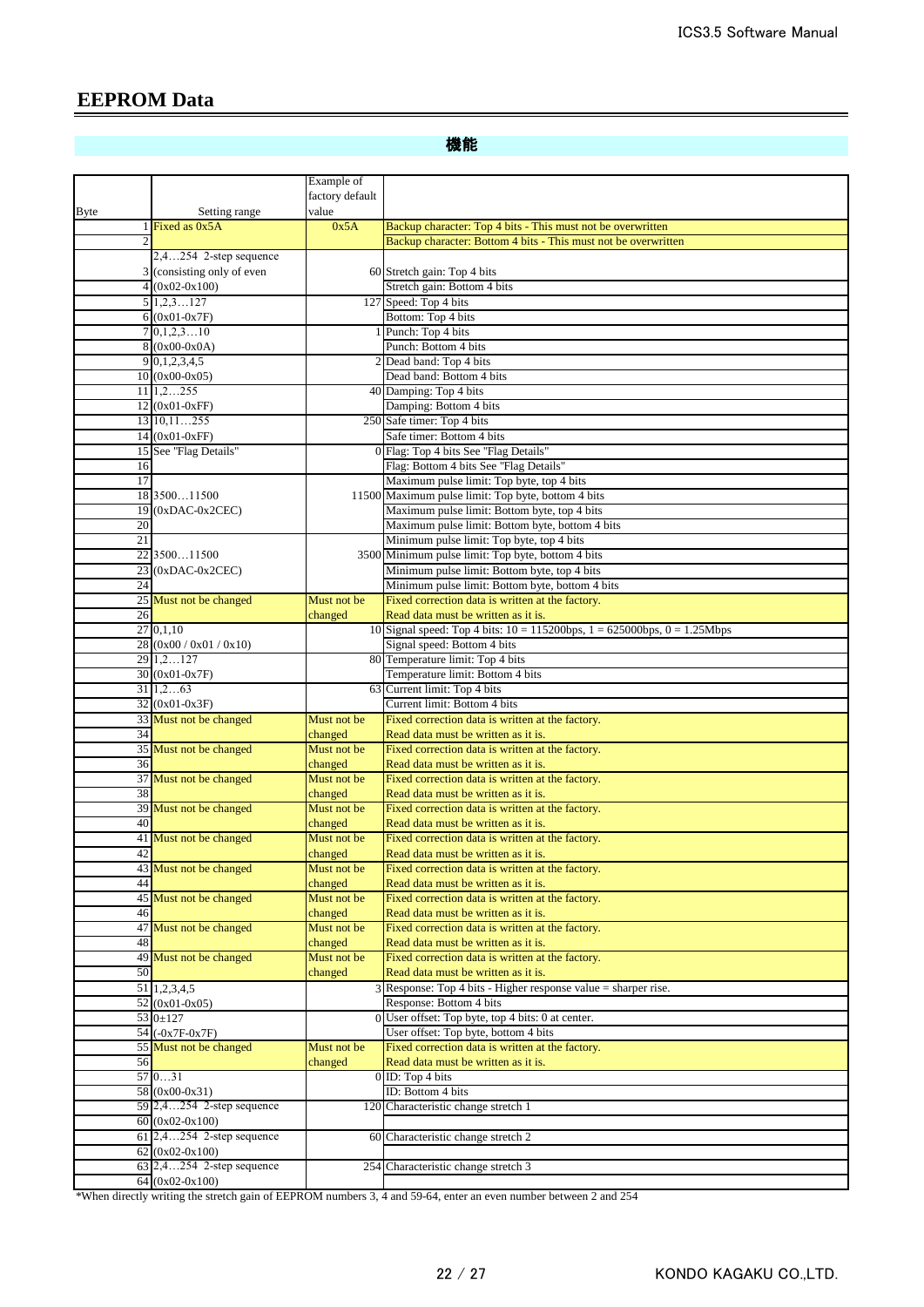## **Flag Details**

| <b>MSB</b><br>Flag H 4bit |      |         |      |           |      |            |                      |  |
|---------------------------|------|---------|------|-----------|------|------------|----------------------|--|
| 7bit                      | 6bit | 5bit    | 4bit | 3bit      | 2bit | <b>bit</b> | <b>Obit</b>          |  |
|                           |      |         |      | $\Lambda$ |      |            | $\Lambda$            |  |
|                           |      | No Data |      | Slave     |      | No Data    | <b>Rotation Mode</b> |  |

| <b>MSB</b><br>$\mathbf{LSB}$<br>L 4bit<br><b>Flag</b> |      |         |      |                   |      |             |         |  |  |  |
|-------------------------------------------------------|------|---------|------|-------------------|------|-------------|---------|--|--|--|
| 7bit                                                  | 6bit | 5bit    | 2bit | <b>Ubit</b>       | 0bit |             |         |  |  |  |
|                                                       | v    |         |      |                   |      |             |         |  |  |  |
|                                                       |      | No Data |      | PWMINH Fixed as 1 |      | <b>FREE</b> | Reverse |  |  |  |

| <b>Function</b> | Flag                                                                                 |
|-----------------|--------------------------------------------------------------------------------------|
| Reverse         | 0 OFF / 1 ON                                                                         |
| <b>FREE</b>     | $\overline{O}$ OFF / 1 ON $\overline{O}$ (Only available as a reference for reading) |
| Fixed as 1      | Values other than 1 cannot be entered                                                |
| <b>PWMINH</b>   | $0$ OFF / 1 ON On when using as serial                                               |
| Rotation mode   | 0 OFF / 1 ON                                                                         |
| Slave mode      | 0 OFF / 1 ON                                                                         |

\* See 【Flag】 in "Various Functions" (p.7) for details on each function.

## **User Offset Settings**

0 is the center point. 1, 2, 3…127 can be set in the forward direction and 255, 254, 253…128 can be set as negative values. For example, set 1 to move +1 or 127 to move +127. Likewise, set 255 to move -1 or 129 to move -127.

> \*User offset is a function for finely adjusting the output axis of entered control values. These usually do not need to be changed, as they are adjusted at the factory.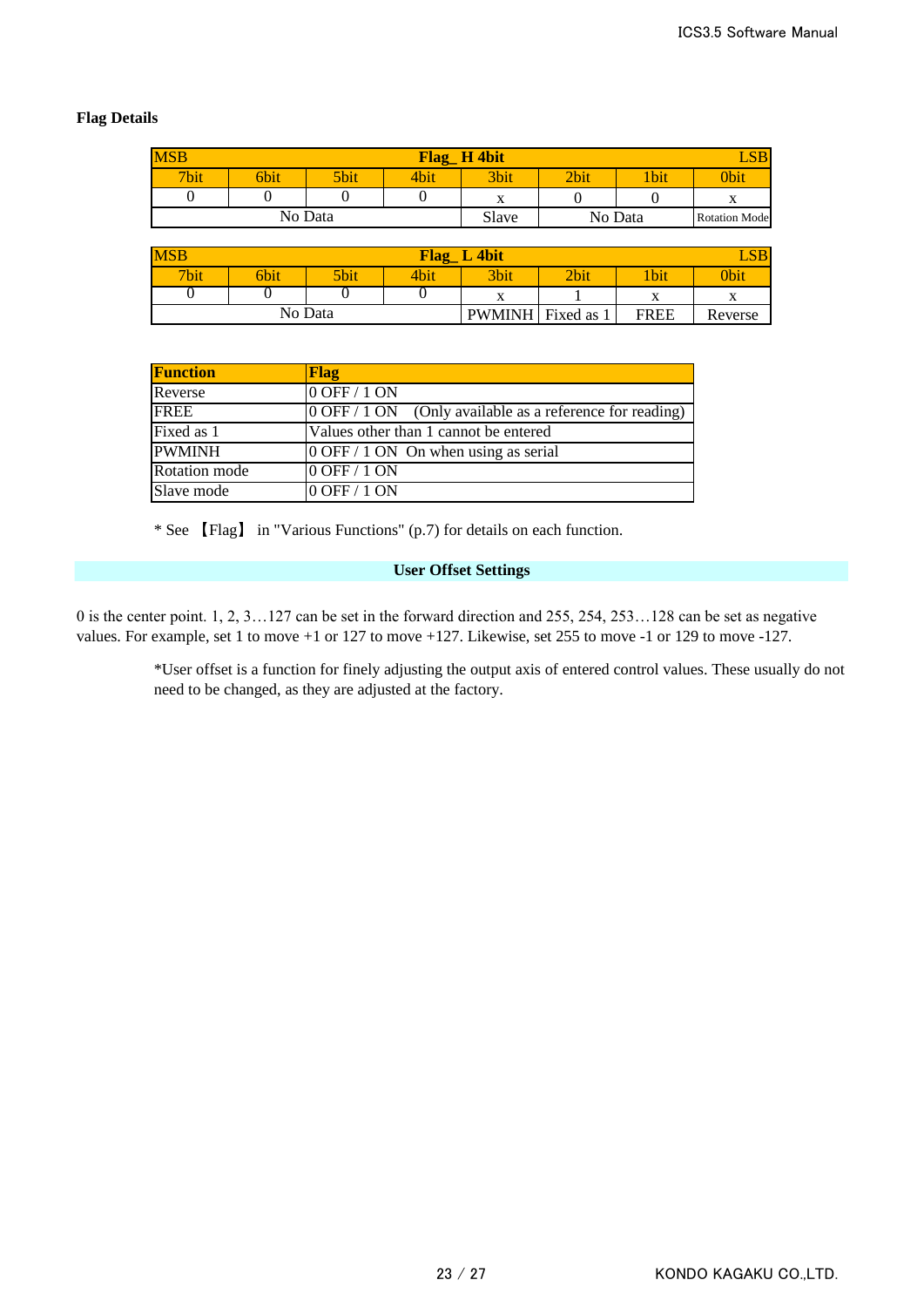# **Using with PWM**

## **PWM Control Method**

The PWM range is 700us-2300us and the servo operation angle is 270 degrees. The neutral position is 1500us. To operate the robot using PWM, set the PWMINH flag to 0 and set the signal line at L level for 500ms when turning



#### **PWM Teaching Function**

To acquire the returned pulse, set the signal line to high impedance within 100us after outputting the pulse for 50us. After acquiring the returned pulse, return the signal line to output. When a pulse with a width of  $50u$ s is input, the servo power decreases and the current output angle is converted to



#### **Characteristic Changes Using PWM**

When a pulse with a width of 100us, 150us or 200us is sent, the servo replaces the respective stretch data of STR1, STR2 and STR3 with the current stretch data. The current output angle is also converted to a pulse width for return. The imported stretch values are applied to operations but not written to the EEPROM, and the stretch values of the EEPROM are therefore initialized when the power is turned on again.



This function allows you to select one of three types of stretches in real time in PWM operation. This function is similar to ICS2.0 but the speed is fixed.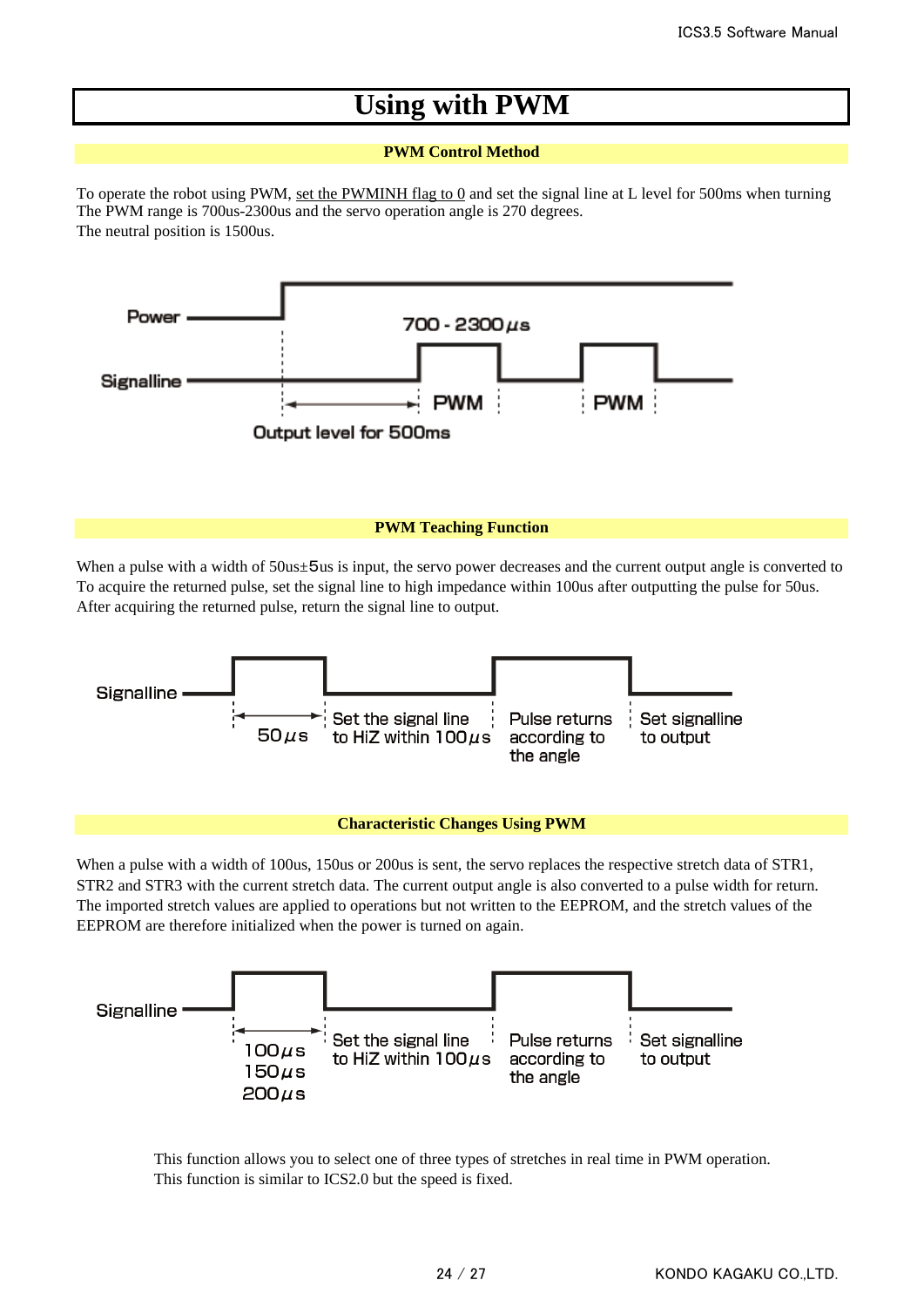# **General Commands (Other than Servo Motor)**

General commands are used to make devices other than the serial servo motor compatible with ICS3.5. The input/output data of the device is mapped in the virtual memory area.

## **General Read Commands**

#### **Functions**

**Structure**

Reading Data from a Device

| TX |                                  |           |                            |     |       |           |             |             |
|----|----------------------------------|-----------|----------------------------|-----|-------|-----------|-------------|-------------|
|    | $\mathbb{C}\mathbf{M}\mathbf{D}$ | <b>SC</b> | <b>ADDR</b>                | YTE |       |           |             |             |
|    |                                  |           |                            |     |       |           |             |             |
| RX |                                  |           |                            |     |       |           |             |             |
|    |                                  |           | Transmit command loop back |     | R_CMD | <b>SC</b> | <b>ADDR</b> | <b>BYTE</b> |
|    |                                  |           |                            |     |       |           |             |             |
|    |                                  |           |                            |     |       |           |             |             |

|                             |  |          | $2N-1$      |                                |
|-----------------------------|--|----------|-------------|--------------------------------|
| DATI H DATI L DAT? H DAT? L |  | $\cdots$ | <b>IDAT</b> | $T(N)$ HIDAT(N) $\overline{N}$ |

## **Explanation**

| <b>MSB</b>       |      |                                   |      | $\Gamma$ M $\Gamma$ |                              |             |      |
|------------------|------|-----------------------------------|------|---------------------|------------------------------|-------------|------|
| 7 <sub>bit</sub> | 6bit | 5bit                              | 4b1t | 3bit                | <b>Phit</b>                  | <b>Thit</b> | 0bit |
|                  |      |                                   |      |                     |                              |             |      |
|                  |      | Parameter read command #101xxxxxb |      |                     | Servo ID $0x00(0) -0x1F(31)$ |             |      |

(xxxxx is the ID number)

| <b>MSB</b> |                               |      |              | <b>CMD</b>                   |  |     |      |  |
|------------|-------------------------------|------|--------------|------------------------------|--|-----|------|--|
| 7bit       | 6bit                          | 5bit | 3bit<br>4bit |                              |  | bit | 0bii |  |
|            |                               |      |              | л                            |  |     |      |  |
|            | Read reply command #001xxxxxb |      |              | Servo ID $0x00(0) -0x1F(31)$ |  |     |      |  |

(xxxxx is the ID number)

\*MSB of CMD is masked for return as the device reply so that it is not mistaken as a command from the host.

| <b>SC</b>                         |                       |
|-----------------------------------|-----------------------|
| <b>Write Virtual Memory Map</b>   | $0x7F$ (Fixed)        |
|                                   |                       |
| <b>ADDR</b>                       |                       |
| <b>Virtual Memory Map Address</b> | $0x00(0) - 0x7F(127)$ |
|                                   |                       |
| <b>BYTE</b>                       |                       |
| <b>Received Data Size</b>         | $0x01(1)-0x7F(127)$   |

\* The data size indicated in "BYTE" is the same as the data size of the virtual memory map on the next page, but each byte of data is divided into a top level and a bottom level when actually sending and receiving data, with the result that the actual data size is twice as large as the displayed size.

| <b>DAT1 H-DATA(N) L</b>                                                     |
|-----------------------------------------------------------------------------|
| Received data (number of bytes indicated in "BYTE", maximum 127 bytes)      |
| H and L indicate the top 4 bits and bottom 4 bits of the data respectively. |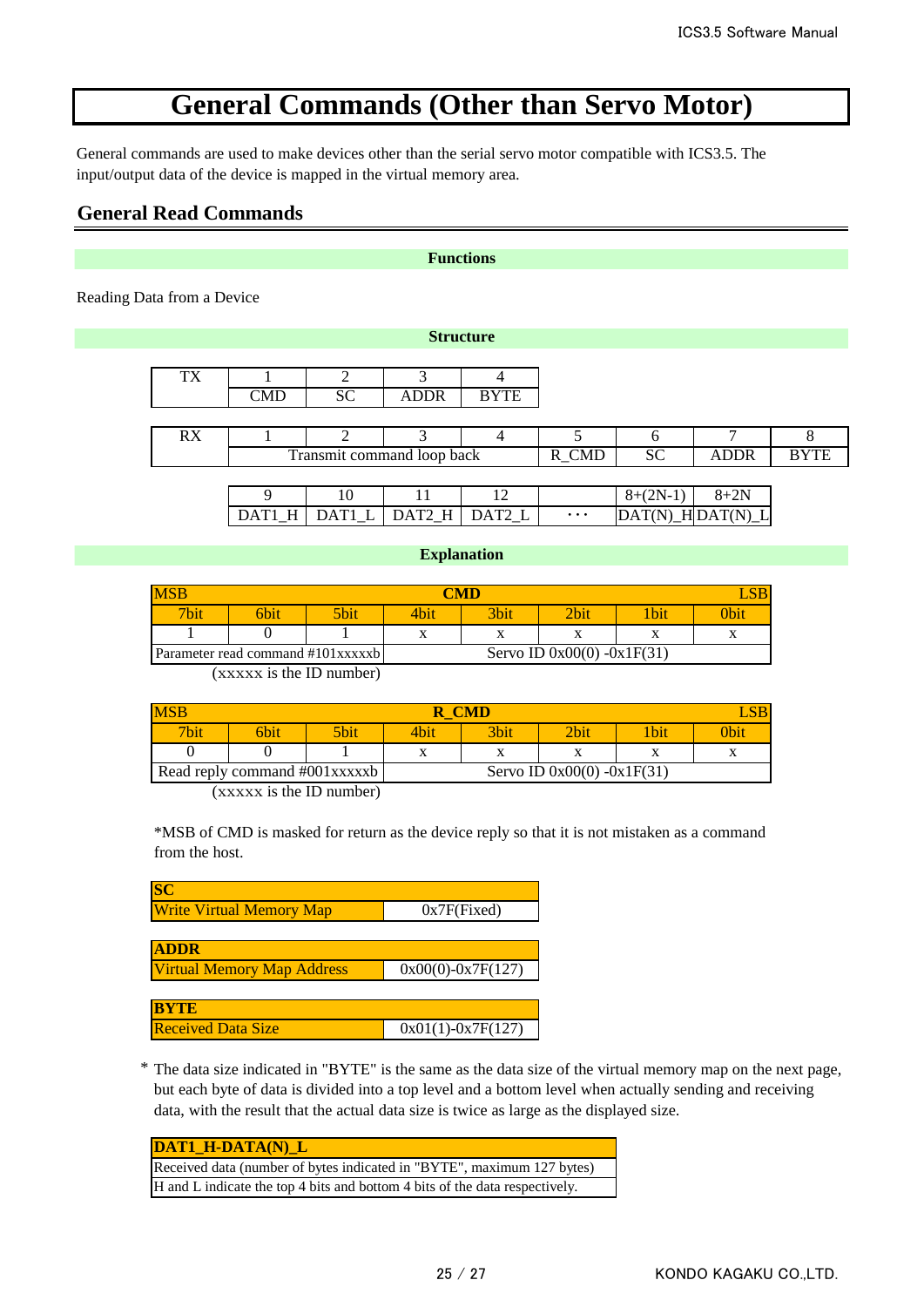## **Example**

## 10bit, 4ch analog device (ID=1)

## Virtual Memory Map

| <b>ADDR</b> | 0 |                                                                                                                         | $\mathfrak{D}$ | 3 | 4 | 5 | 6 |  |
|-------------|---|-------------------------------------------------------------------------------------------------------------------------|----------------|---|---|---|---|--|
| $\Omega$    |   | ch1: Top 2 bit: ch1: Bottom 8 ch2: Top 2 bit: ch2: Bottom 8 ch3: Top 2 bit: ch3: Bottom 8 ch4: Top 2 bit: ch4: Bottom 8 |                |   |   |   |   |  |
|             |   |                                                                                                                         |                |   |   |   |   |  |
|             |   |                                                                                                                         |                |   |   |   |   |  |
|             |   |                                                                                                                         |                |   |   |   |   |  |
|             |   |                                                                                                                         |                |   |   |   |   |  |
|             |   |                                                                                                                         |                |   |   |   |   |  |
| 6           |   |                                                                                                                         |                |   |   |   |   |  |
|             |   |                                                                                                                         |                |   |   |   |   |  |
| 8           |   |                                                                                                                         |                |   |   |   |   |  |
| 9           |   |                                                                                                                         |                |   |   |   |   |  |
| 10          |   |                                                                                                                         |                |   |   |   |   |  |
| 11          |   |                                                                                                                         |                |   |   |   |   |  |
| 12          |   |                                                                                                                         |                |   |   |   |   |  |
| 13          |   |                                                                                                                         |                |   |   |   |   |  |
| 14          |   |                                                                                                                         |                |   |   |   |   |  |
| 15          |   |                                                                                                                         |                |   |   |   |   |  |

Example 1: Reading all data (ID=1)

| mxz |      |              | -                        |             |
|-----|------|--------------|--------------------------|-------------|
|     | ∩MD  | UΠ<br>ບບ     | $\triangle D\triangle R$ | <b>BYTE</b> |
|     | 0xA1 | $0\sqrt{7}E$ | 0x00                     | 0x08        |

| RX |                 | 2                                                                                                                 | 3                               |    | 5               | 6                        |                    | 8                        |
|----|-----------------|-------------------------------------------------------------------------------------------------------------------|---------------------------------|----|-----------------|--------------------------|--------------------|--------------------------|
|    |                 |                                                                                                                   |                                 |    | R_CMD           | SC.                      | <b>ADDR</b>        | <b>BYTE</b>              |
|    |                 | Transmit command loop back                                                                                        |                                 |    | 0x21            | 0x7F                     | 0x00               | 0x08                     |
|    |                 |                                                                                                                   |                                 |    |                 |                          |                    |                          |
|    | Q               | 10                                                                                                                |                                 | 12 | 13              | 14                       | 15                 | 16                       |
|    |                 | ch1: Top 2 bits                                                                                                   | ch1: Bottom 8 bits              |    | ch2: Top 2 bits |                          | ch2: Bottom 8 bits |                          |
|    |                 | Top 4 bits   Bottom 4 bits   Top 4 bits   Bottom 4 bits   Top 4 bits   Bottom 4 bits   Top 4 bits   Bottom 4 bits |                                 |    |                 |                          |                    |                          |
|    |                 |                                                                                                                   |                                 |    |                 |                          |                    |                          |
|    | 17              | 18                                                                                                                | 19                              | 20 | 21              | 22                       | 23                 | 24                       |
|    | ch3: Top 2 bits |                                                                                                                   | ch <sub>3</sub> : Bottom 8 bits |    |                 | ch4: Top 2 bits          |                    | ch4: Bottom 8 bits       |
|    |                 | Top 4 bits   Bottom 4 bits   Top 4 bits   Bottom 4 bits                                                           |                                 |    |                 | Top 4 bits Bottom 4 bits |                    | Top 4 bits Bottom 4 bits |

When the device sends data, each byte of the data in the memory map is divided into a top 4 bits and a bottom 4 bits. Single-byte data is created from the divided 4-bit data, with the top 4 bits indicating 0 and the bottom 4 bits serving as the data.

## Example 2: Read CH3 data only (when  $ID = 1$ )

| тv |        |      |             |             |
|----|--------|------|-------------|-------------|
|    | CMD    |      | <b>ADDR</b> | <b>BYTE</b> |
|    | 0x A 1 | 0v7F | 0x04        | በ∗በን        |
|    |        |      |             |             |

| $\mathbf{D} \mathbf{V}$<br>rу |                            |  |  |  |      |            |      |             |
|-------------------------------|----------------------------|--|--|--|------|------------|------|-------------|
|                               |                            |  |  |  | CMD  | oΩ<br>بالا | ADDR | <b>DVTF</b> |
|                               | Transmit command loop back |  |  |  | 0x21 | 0x7F       | 0x04 | 0x02        |

| 10              |                                 |                                                   |  |  |
|-----------------|---------------------------------|---------------------------------------------------|--|--|
| ch3: Top 2 bits | ch <sub>3</sub> : Bottom 8 bits |                                                   |  |  |
|                 |                                 | Top 4 bits Bottom 4 bits Top 4 bits Bottom 4 bits |  |  |